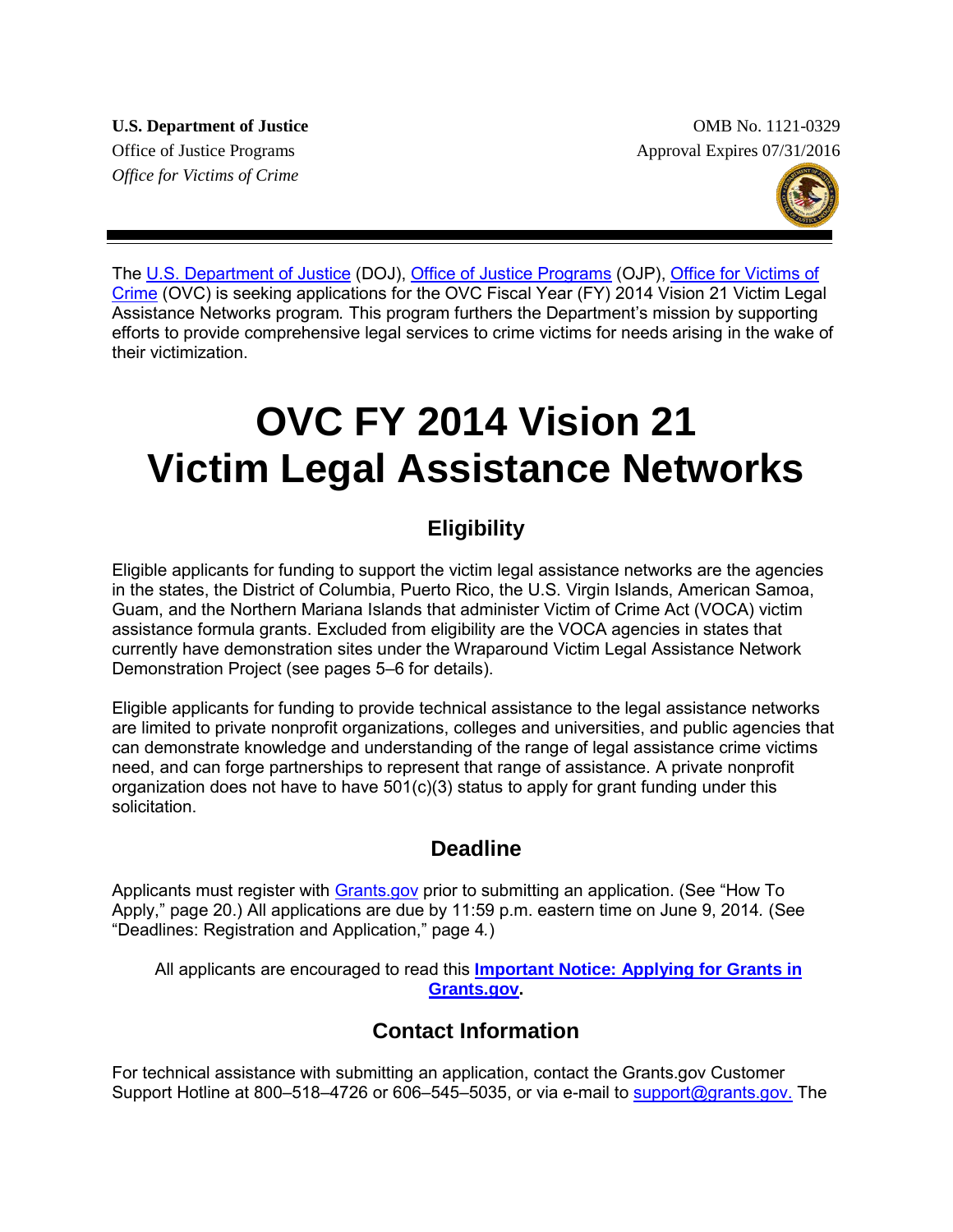[Grants.gov](http://www.grants.gov/applicants/apply_for_grants.jsp) Support Hotline hours of operation are 24 hours a day, 7 days a week, except federal holidays.

Applicants that experience unforeseen Grants.gov technical issues beyond their control that prevent them from submitting their application by the deadline must e-mail the OVC contact identified below **within 24 hours after the application deadline** and request approval to submit their application.

For assistance with any other requiremen[ts of this solicitation, conta](mailto:Meg.Morrow@usdoj.gov)ct Meg Morrow*,* Attorney Advisor at 202–353–0591, or via e-mail to Meg.Morrow@usdoj.gov.

Grants.gov number assigned to this announcement: OVC-2014-3914

Release date: April 22, 2014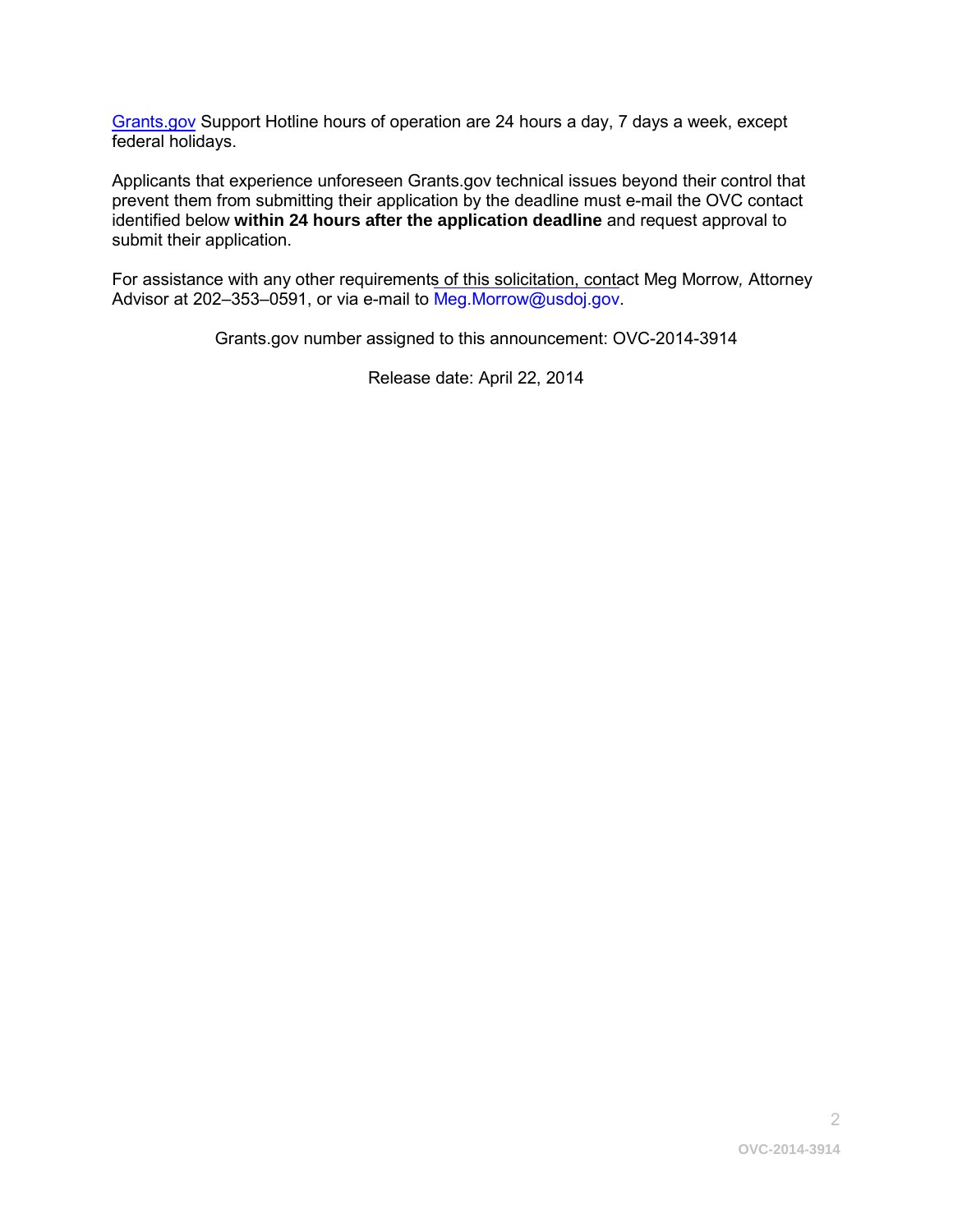| $\sim$ --------                                                           |  |
|---------------------------------------------------------------------------|--|
|                                                                           |  |
|                                                                           |  |
|                                                                           |  |
|                                                                           |  |
| Information to Complete the Application for Federal Assistance (SF-424)12 |  |
|                                                                           |  |
|                                                                           |  |
|                                                                           |  |
|                                                                           |  |
|                                                                           |  |
|                                                                           |  |
|                                                                           |  |
|                                                                           |  |
|                                                                           |  |
|                                                                           |  |
|                                                                           |  |
|                                                                           |  |

## Contents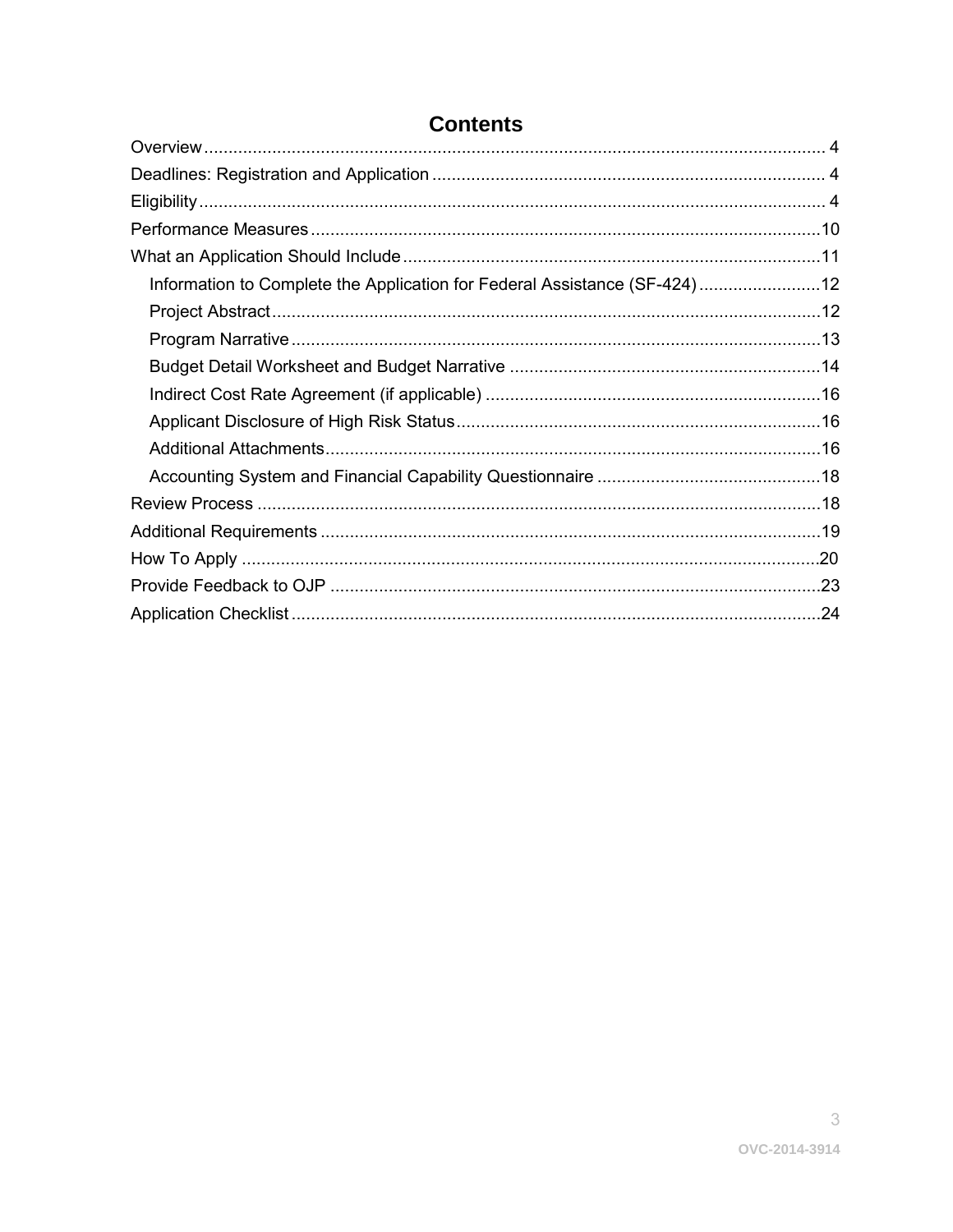## **OVC FY 2014 Vision 21 Victim Legal Assistance Networks (CFDA #16.826)**

## <span id="page-3-0"></span>**Overview**

Victims of crime often have a range of legal services needs stemming from their crime victimization. Currently, some or all of those needs may be met through a disparate patchwork of resources in the victim's community, or there may be no services available. A coordinated, collaborative, and holistic legal response could potentially serve those victims far better. To that end, this competitive solicitation seeks applications from states, territories, and the District of Columbia to develop networks that provide no-cost legal assistance to victims to address the wide range of legal needs they may have in the wake of their victimization.

This project is funded through the Department of Justice Appropriations Act, 2014, Pub. L. No. 113-76, 128 Stat 5, 63, January 17, 2014.

## <span id="page-3-1"></span>**Deadlines: Registration and Application**

Applicants must register with Grants.gov prior to submitting an application. OJP encourages applicants to **register several weeks before** the application submission deadline. In addition, OJP urges applicants to submit applications 72 hours prior to the application due date. The deadline to apply for funding under this announcement is 11:59 p.m. eastern time on June 9, 2014. See "How To Apply" on page 20 for details.

## <span id="page-3-2"></span>**Eligibility**

Refer to the title page for eligibility under this program.

## **Program-Specific Information**

Findings from OVC's major, ongoing, strategic-planning initiative, Vision 21: Transforming Victim Services, strongly indicate there is a critical need for comprehensive, wraparound, nocost legal services for victims of crime. So often, victims have various co-existing and overlapping legal needs that arise in connection with their victimization. Needed legal services connected to victimization may include representation in the enforcement of victims' rights in criminal court, a wide range of civil legal assistance directly related to victimization, immigration assistance, and assistance for victims of financial fraud and identity theft. While coordination of legal services would be extremely helpful to the victims in navigating the aftermath of crime, any legal services they may receive at no cost are often delivered by various disparate organizations and agencies, without coordination among them, or not available at all.

In line with the Vision 21 findings, an entire chapter of the *Vision 21: [Transforming Victim](http://ovc.ncjrs.gov/vision21/pdfs/Vision21_Report.pdf)  [Services Final Report](http://ovc.ncjrs.gov/vision21/pdfs/Vision21_Report.pdf) (*the Report), released in May 2013, is devoted to holistically meeting the legal services needs of victims (see Chapter 2, "Meeting the Holistic Legal Needs of Crime Victims," pages 9–15). In Chapter 2, the Report notes the following: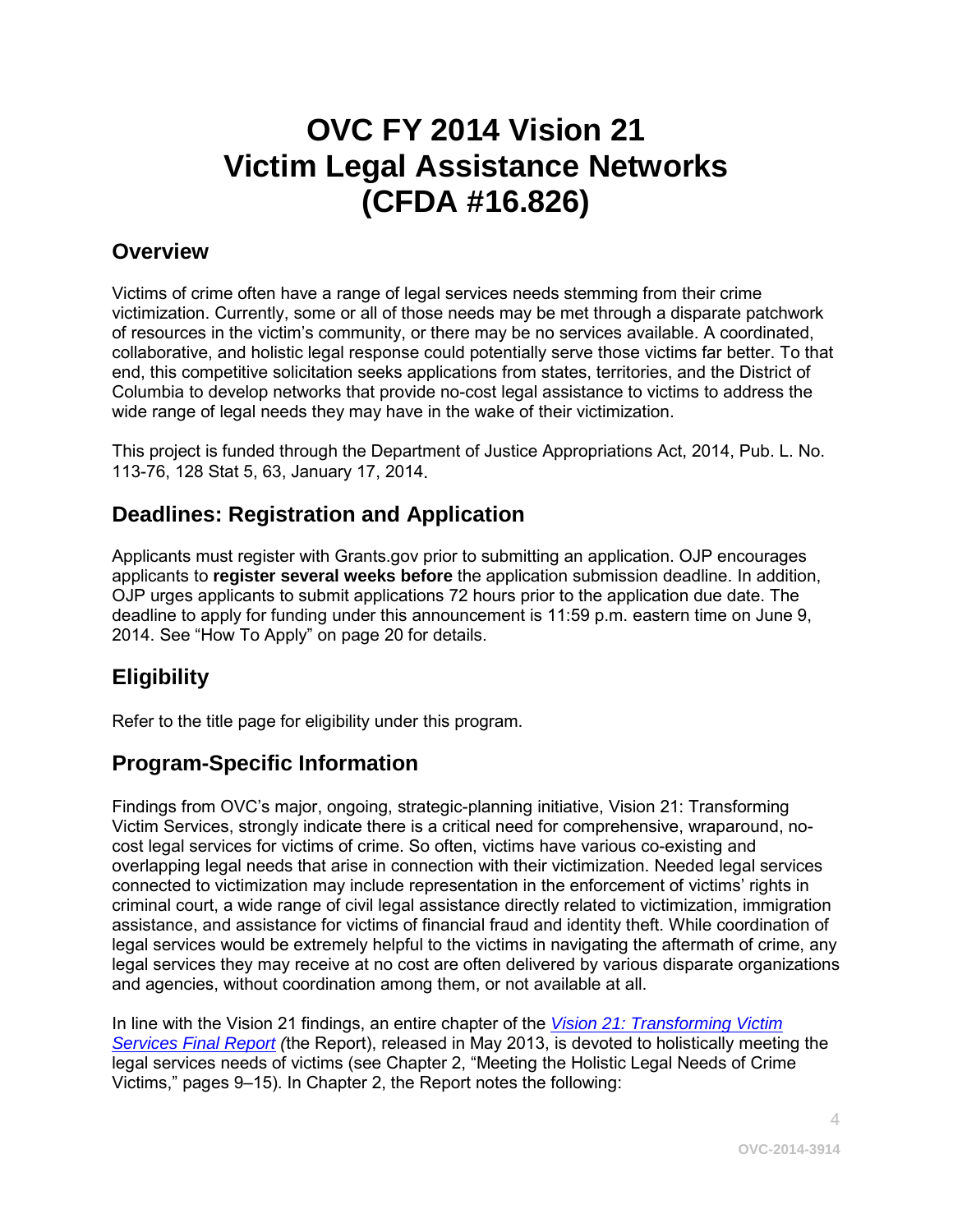Vision 21 explored the value of addressing victims' multiple issues through a broad and coordinated community network of "wraparound" pro bono legal services that would help victims assert their legal rights and obtain the specialized legal assistance they need. A coordinated, collaborative, and holistic legal response has the potential to serve victims far better through an inherent capacity to provide the type of legal assistance needed at any given time. A network approach would also ensure that victims are connected to community legal resources that can help them address their administrative, civil, and other legal issues. This approach would build on existing federal and state funding streams for different types of legal assistance, leveraging but not duplicating what already exists within a community (*Vision 21 Final Report*, page 14).

Accordingly, the Report includes a recommendation for "support of holistic legal assistance for crime victims," noting further, "These networks would provide the linkages between existing pockets of available legal services and fill critical gaps on a statewide and perhaps regional basis" (*Vision 21 Final Report*, page 40).

Until 2012, there was no national-scope effort to support the holistic delivery of comprehensive services to address victims' legal needs. In that year, in recognition of Vision 21's preliminary findings, OVC released a competitive [solicitation](http://ojp.gov/ovc/grants/pdftxt/FY2012_WraparoundVictimLegalAssistance.pdf) for the Wraparound Victim Legal Assistance Network Demonstration Project, a 4-year demonstration project to support the development of models for networks that provide comprehensive, pro bono, legal services for crime victims. Six [organizations](http://ojp.gov/ovc/grants/disc_grant_awards_2012.html) around the country were awarded grants. Two of these networks are statewide, one is regional, and three are local (city/county). Concurrently, the demonstration project will be fully evaluated with the potential for these networks to serve as model programs in the future.

In direct response to the Report, the Department of Justice Appropriations Act, 2014*,* includes \$12.5 million to begin implementation of the recommended transformative changes. Through the Vision 21 Victim Legal Assistance Networks solicitation, OVC anticipates awarding \$2.3 million of this appropriation to support the development of comprehensive victim legal assistance networks and intensive technical assistance for those networks. This funding will allow OVC to take a step toward realizing the statement set out at the beginning of Chapter 2 of the Report—"Every state will establish wraparound legal networks that will help ensure that crime victims' rights are enforced and that victims of crime receive the broad range of legal services needed to help rebuild their lives in the aftermath of crime" (*Vision 21 Final Report*, page 9).

*Victim Legal Assistance Network Grants:* This solicitation will fund three agencies that administer VOCA assistance funding in the states, the District of Columbia, and U.S. territories (specifically Puerto Rico, the U.S. Virgin Islands, American Samoa, Guam, and the Northern Mariana Islands) to implement comprehensive, wraparound, pro bono victim legal assistance networks at a statewide, regional, or local level. The Report noted that "VOCA administrators recognize the tremendous potential of comprehensive, wraparound legal assistance and have voiced support for the concept, but do not have the resources to support these services." Vision 21 funding appropriated by Congress for FY 2014 will allow OVC to begin funding interested VOCA agencies to undertake such efforts in their jurisdictions.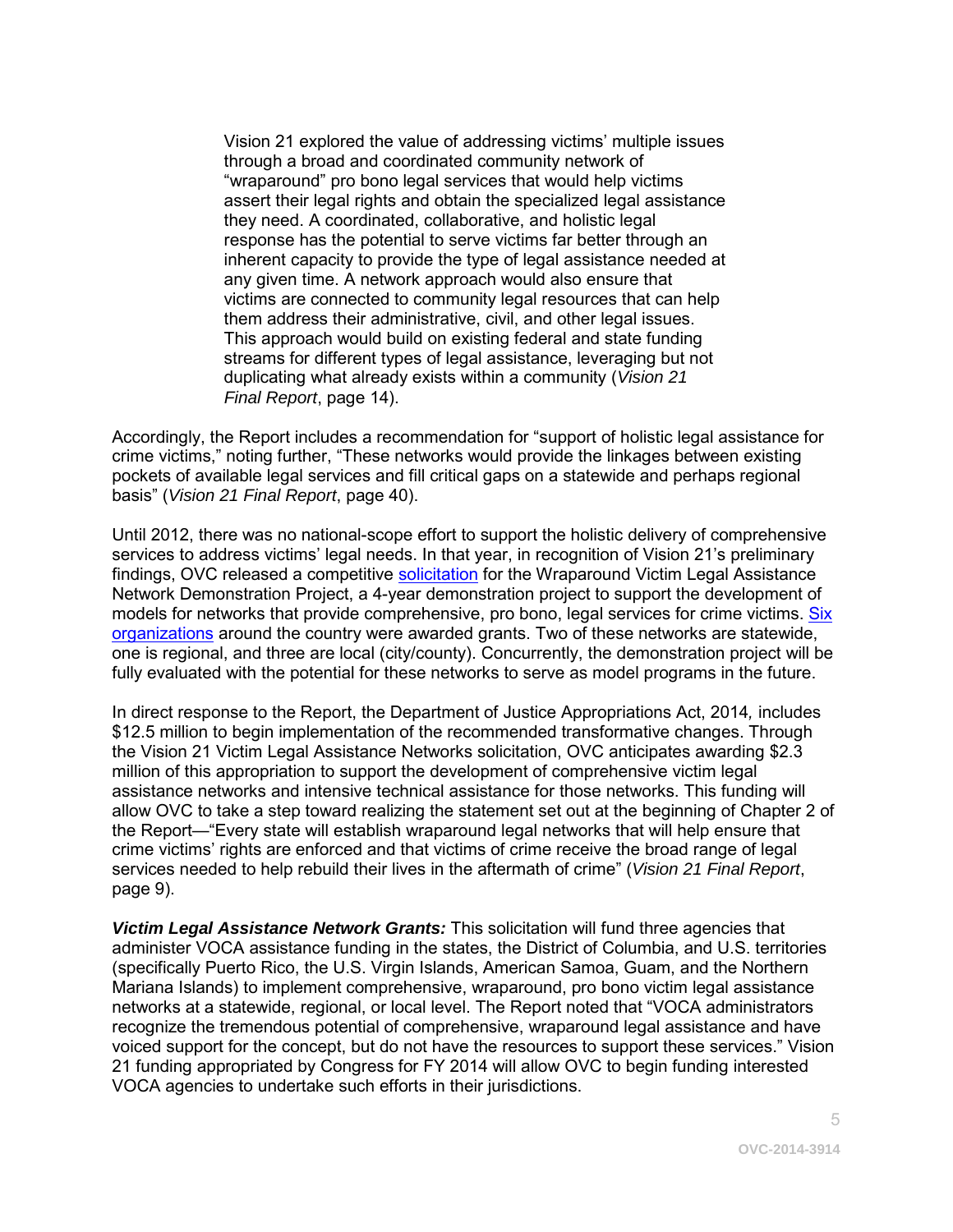#### *In an effort to maximize the number of states that have a victim legal assistance network supported with federal funding, the VOCA agencies in the six states that currently have demonstration sites under the Wraparound Victim Legal Assistance Network Demonstration Project are excluded from eligibility under this solicitation. Those states are Alaska, California, Colorado, Illinois, Minnesota, and Texas.*

The three networks funded under this solicitation will build on the experience of the six sites funded under the Wraparound Victim Legal Assistance Network Demonstration Project in FY 2012. VOCA agencies will administer and oversee the development and implementation of legal assistance networks. This is projected to be a four-phase project, with the first phase spanning 18 months. The first phase will be devoted to a comprehensive needs assessment and development of an implementation plan for the network.

Networks must include agencies and organizations providing, at a minimum, the following types of services: civil legal assistance (including, but not limited to, family, custody and dependency, tribal, employment, and administrative issues related to the victimization); enforcement of victims' rights in criminal proceedings; assistance for victims of financial fraud and identity theft; and immigration assistance for human trafficking victims and battered immigrant women.

**The VOCA agency may administer the network project directly or execute a subcontract with another agency or organization to administer the project.** If the agency elects to competitively subcontract for administration of the project, the subcontractor should be selected within 120 days after the award date, unless state policies or procedures would prevent the applicant from doing so under this timeline. (If that is the case, the applicant should describe the state policies and indicate a realistic timeframe for selecting a subcontractor.)

All applicants for legal assistance network grants must include a partnership with a local researcher. The researcher must be a partner in the proposal and a Memorandum of Understanting (MOU) between the applicant organization and research partner must be included in the application. After an award is made, the grantee will be required to submit a copy of the fully executed contract to OVC. The research partner is expected to work closely with the network and take a substantial role in the development and execution of the needs assessment in the first phase of this project. Needs assessment activities might include a combination of any of the following activities: surveys, focus groups, forums, listening sessions, and interviews. The proposal and budget must clearly reflect the partnership with the researcher. The application must demonstrate the credentials of the research partner, to include a terminal research degree, and document the expertise necessary to carry out the needs assessment.

Applicants should plan to continue the partnership with the researcher in the later phases of the project, but because those phases will be focused on implementation of legal services, the role of the researcher may change over the course of the project and become less substantial than in the first phase. A change in research partners in a later phase will need to be fully justified in the continuation application.

The researcher will pursue activities similar to those in the second phase to include: (1) continuing to work with the grantee, the National Institute of Justice (NIJ) evaluation team, and OVC to refine implementation criteria or fidelity criteria for implementation policies and procedures; (2) continuing to work with the grantee, the NIJ evaluation team, and OVC to provide input on the identification of appropriate outcome measures; (3) assisting the grantee in the continued execution and refinement of a satisfaction or experience survey for victims

6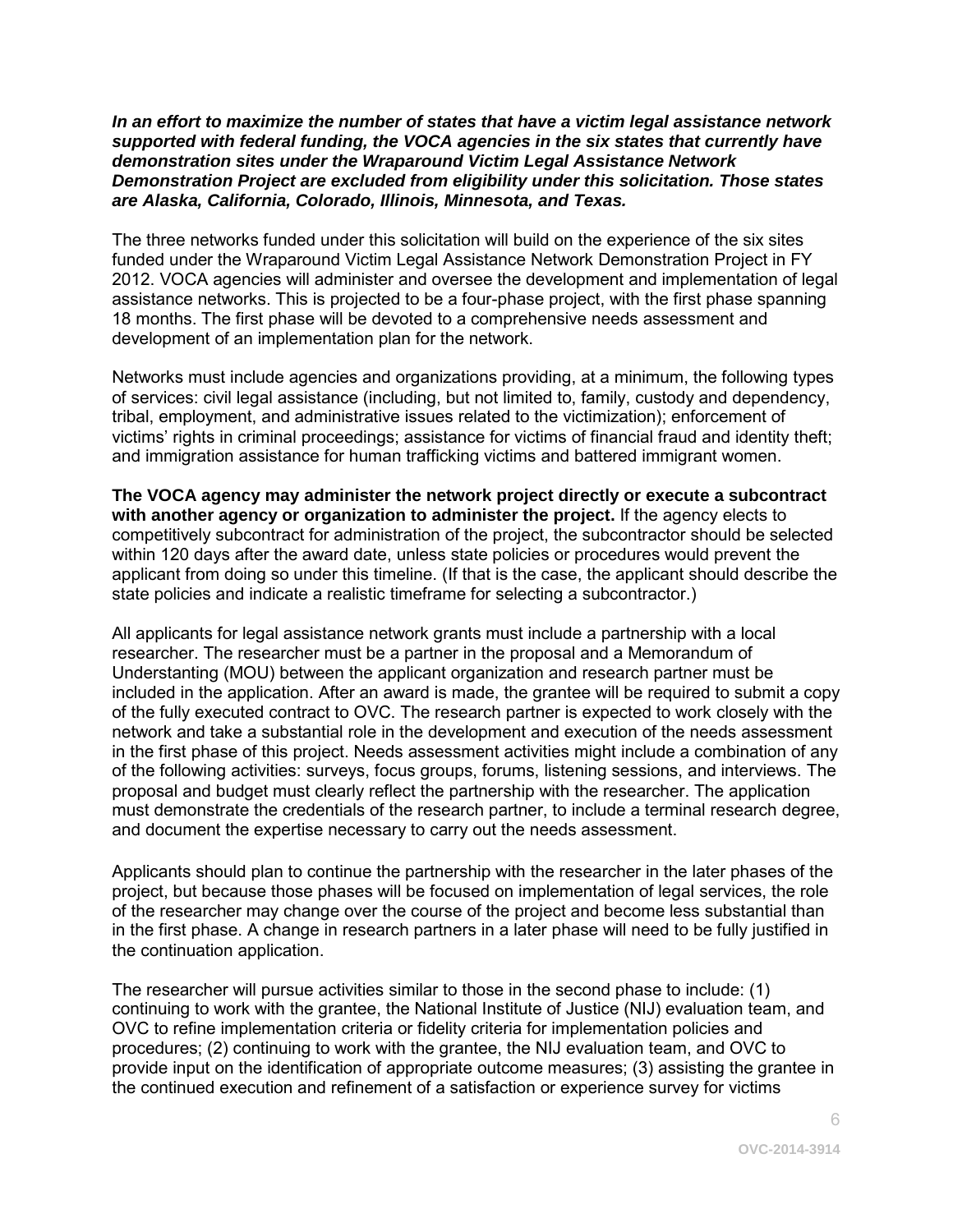entering the network; and (4) working with OVC and the NIJ evaluation team to ensure consistency in implementation within and across sites. The researcher must be an included partner in the continuation proposal, and the budget must clearly reflect an allocation for the research partner. The application must demonstrate the credentials of the research partner.

All applicants seeking funding to develop and implement a legal assistance network will be required to work closely with the technical assistance provider, including coordination in connection with the needs assessment activities.

VOCA agencies may submit more than one application for a legal assistance network—focusing on different regions or cities—but two applications from one agency would only be funded after all other viable applications are funded under the solicitation.

*Technical Assistance Grant:* One organization will be selected under this solicitation to provide intensive technical assistance to the three grantees funded to establish legal assistance networks. Additionally, the technical assistance provider will work with the six existing Wraparound Victim Legal Assistance Network Demonstration Project sites, providing some specialized technical assistance to those sites, and serving as a conduit for information-sharing between the existing Wraparound networks and the new networks funded under the FY 2014 Vision 21 Victim Legal Assistance Networks solicitation. Because no one organization can be expected to represent the broad range of types of legal assistance to be provided by the three networks funded, it is expected that the organization awarded funding to provide technical assistance will execute subcontracts with other organizations in order be fully representative of that range.

Applicants for the technical assistance grant must be prepared to undertake activities similar to the following in support of the legal assistance networks: regular contact and interaction with the three sites to keep apprised of the status of site activities; site visits, as needed, to the three jurisdictions awarded funding under this solicitation as well as the six existing Wraparound sites to provide onsite technical assistance; support through phone and e-mail contact as needed by the sites; and organization of at least one meeting to bring together the three sites and the six existing Wraparound sites.

The ability to provide these types of assistance to the three new network grantees and the six existing Wraparound grantees—directly and through subcontracts—must be clearly demonstrated in the Capabilities and Competencies section of the Program Narrative (see page 13).

#### **Goals, Objectives, and Deliverables**

The goal of the Vision 21 Victim Legal Assistance Networks project is to develop comprehensive, collaborative networks to provide holistic legal assistance to crime victims to meet all legal needs that arise in connection with their victimization.

*Victim Legal Assistance Network Grantees.* Legal assistance network grantees will spend the first phase of the project (18 months) undertaking extensive planning for and designing of a model for delivering wraparound victim legal services. Objectives for the legal assistance network grantees in the first phase of the project are to develop and conduct a needs assessment in the defined geographical service area; and, based on the results of the needs assessment, design a detailed plan that includes policies, procedures, and protocols for providing victims with necessary legal services and referrals within the network.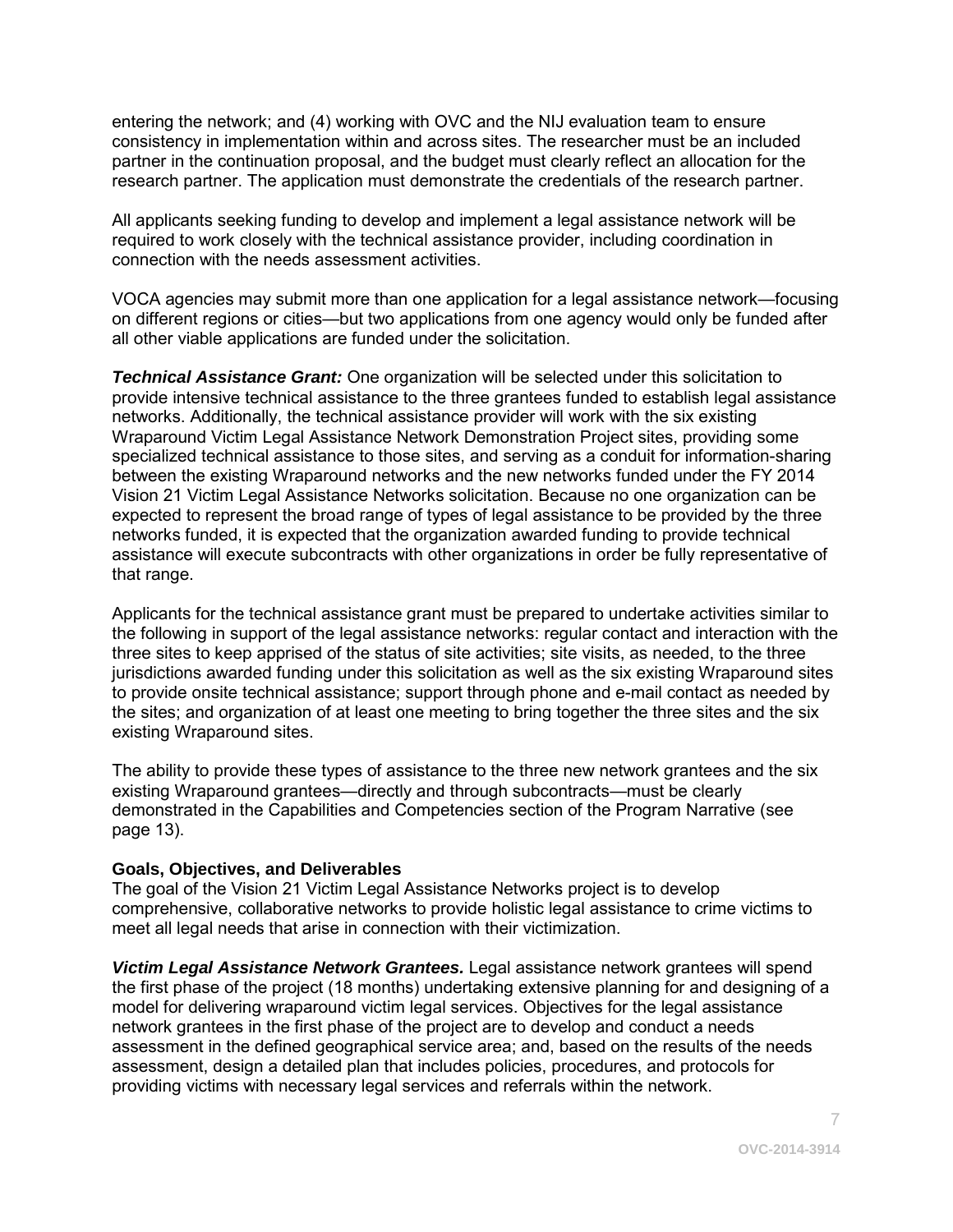If grantees are successful in completing the planning process before the end of the first phase, with OVC's approval, they may have the opportunity to begin the implementation process and provide direct services in the latter part of the planning phase. Implementation is otherwise planned for the second phase of the project, if the grantee receives continuation funding in the second year, and will continue in the third and fourth years (depending on funding availability and grantee performance in the prior year).

Deliverables of the three network projects in the first phase will include:

- MOUs/contracts among the partners, including the research partner.
- A needs assessment.
- An implementation plan including policies, procedures, and protocols.

#### **Applicants proposing to develop victim legal assistance networks that meet the needs of victims of a particular type of crime or of one population of victims will not be considered responsive to the solicitation.**

*Technical Assistance Grantee:* The objective of the technical assistance project is to provide intensive support to the three legal assistance network grantees as they carry out their objectives. Additionally, the technical assistance grantee will provide specialized technical assistance to the existing OVC Wraparound Victim Legal Assistance Network Demonstration Projects, as needed.

Deliverables of the technical assistance grantee in the first phase will include:

- A documented strategy for the provision of technical assistance in the first phase, including (1) procedures and mechanisms for the networks to access technical assistance when needed, (2) a framework for proactive technical assistance to each site throughout the first phase, (3) a plan for site visits to each jurisdiction, and (4) a proposal for providing specialized technical assistance to the existing Wraparound Legal Assistance Network sites.
- Regular phone and e-mail contact with the three sites.
- Onsite technical assistance to the networks.
- Specialized assistance to the Wraparound Legal Assistance sites, as needed.
- Targeted training for sites on particular legal topics as needed.
- A joint meeting of the Wraparound Legal Assistance sites and the Vision 21 Network sites.

#### **Amount and Length of Awards**

OVC anticipates that it will make up to four awards under this solicitation. Up to three awards will be made for up to \$500,000 each to support the establishment of a victim legal assistance network covering a city, region, or state; and one award of up to \$800,000 will be made for the support of technical assistance to the three network sites selected under this solicitation and the six existing Wraparound Legal Assistance sites. All four awards will be for an 18-month project period, with the possibility of funding for three additional 18-month phases.

All awards are subject to the availability of appropriated funds and to any modifications or additional requirements that may be imposed by law.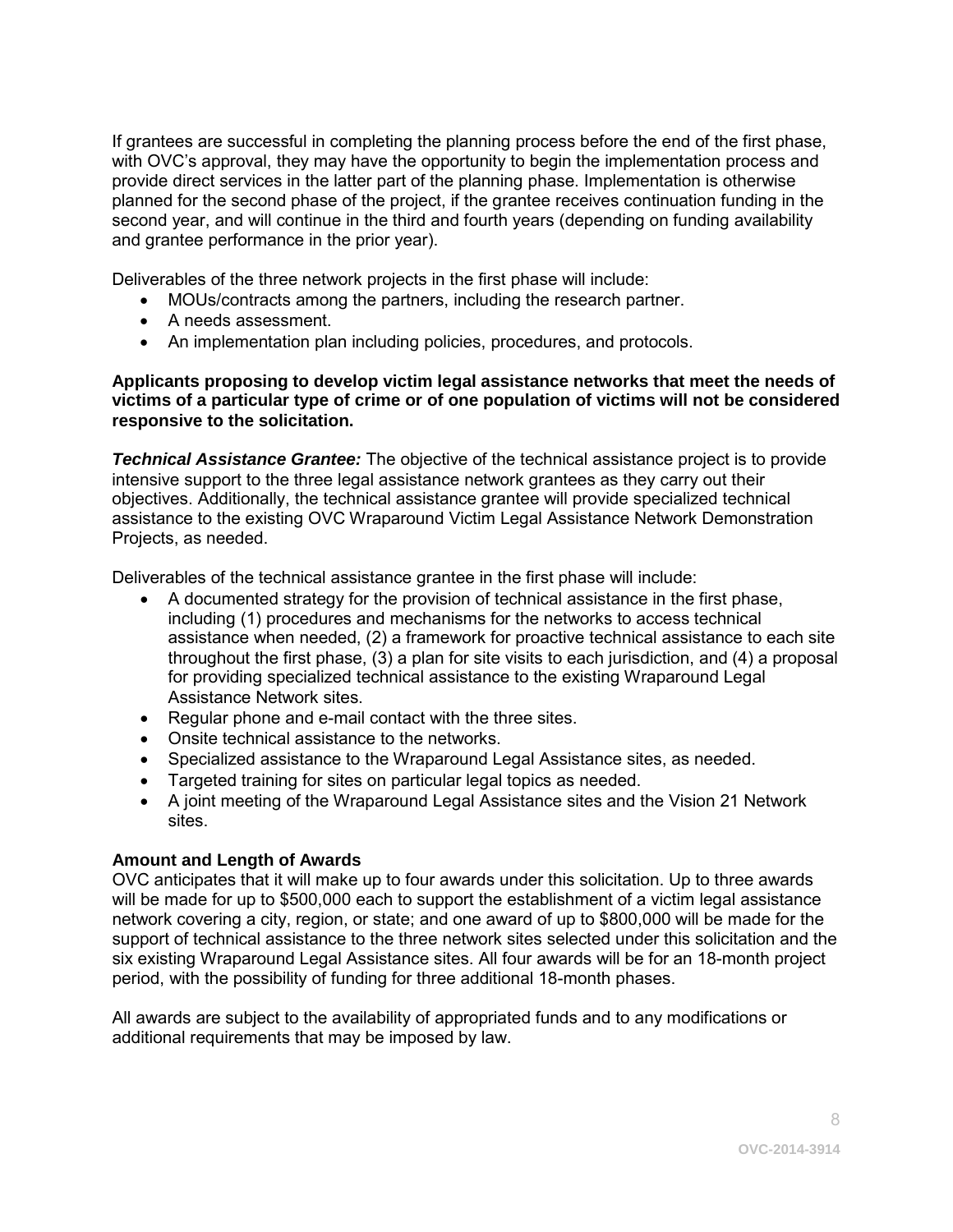#### **Budget Information**

#### **Limitation on Use of Award Funds for Employee Compensation; Waiver**

With respect to any award of more than \$250,000 made under this solicitation, recipients may not use federal funds to pay total cash compensation (salary plus cash bonuses) to any employee of the award recipient at a rate that exceeds 110% of the maximum annual salary payable to a member of the Federal Government's Senior Executive Service (SES) at an agency with a Certified SES Performance Appraisal System for that year. The 2014 salary table for SES employees is available at [www.opm.gov/salary-tables](http://www.opm.gov/policy-data-oversight/pay-leave/salaries-wages/salary-tables/14Tables/exec/html/ES.aspx)*.* Note: A recipient may compensate an employee at a greater rate, provided the amount in excess of this compensation limitation is paid with non-federal funds. (Any such additional compensation will not be considered matching funds where match requirements apply.)

The Assistant Attorney General for OJP may exercise discretion to waive, on an individual basis, the limitation on compensation rates allowable under an award. An applicant requesting a waiver should include a detailed justification in the budget narrative of the application. Unless the applicant submits a waiver request and justification with the application, the applicant should anticipate that OJP will request the applicant to adjust and resubmit the budget.

The justification should include the particular qualifications and expertise of the individual, the uniqueness of the service the individual will provide, the individual's specific knowledge of the program or project being undertaken with award funds, and a statement explaining that the individual's salary is commensurate with the regular and customary rate for an individual with his/her qualifications and expertise, and for the work to be done.

#### **Prior Approval, Planning, and Reporting of Conference/Meeting/Training Costs**

OJP strongly encourages applicants that propose to use award funds for any conference-, meeting-, or training-related activity to review carefully—before submitting an application—the OJP policy and guidance on "conference" approval, planning, and reporting available at [www.ojp.gov/funding/confcost.htm.](http://www.ojp.gov/funding/confcost.htm) OJP policy and guidance (1) encourage minimization of conference, meeting, and training costs; (2) require prior written approval (which may affect project timelines) of most such costs for cooperative agreement recipients and of some such costs for grant recipients; and (3) set cost limits, including a general prohibition of all food and beverage costs.

#### **Costs Associated With Language Assistance (if applicable)**

If an applicant proposes a program or activity that would deliver services or benefits to individuals, the costs of taking reasonable steps to provide meaningful access to those services or benefits for individuals with limited English proficiency may be allowable. Reasonable steps to provide meaningful access to services or benefits may include interpretation or translation services where appropriate.

For additional information, see the "Civil Rights Compliance" section of the OJP "Other Requirements for OJP Applications" Web page at [www.ojp.usdoj.gov/funding/other\\_requirements.htm.](http://www.ojp.usdoj.gov/funding/other_requirements.htm)

#### **Match Requirement**

This solicitation does not require a match. However, if a successful application proposes a voluntary match amount and OJP approves the budget, the total match amount incorporated into the approved budget becomes mandatory and subject to audit.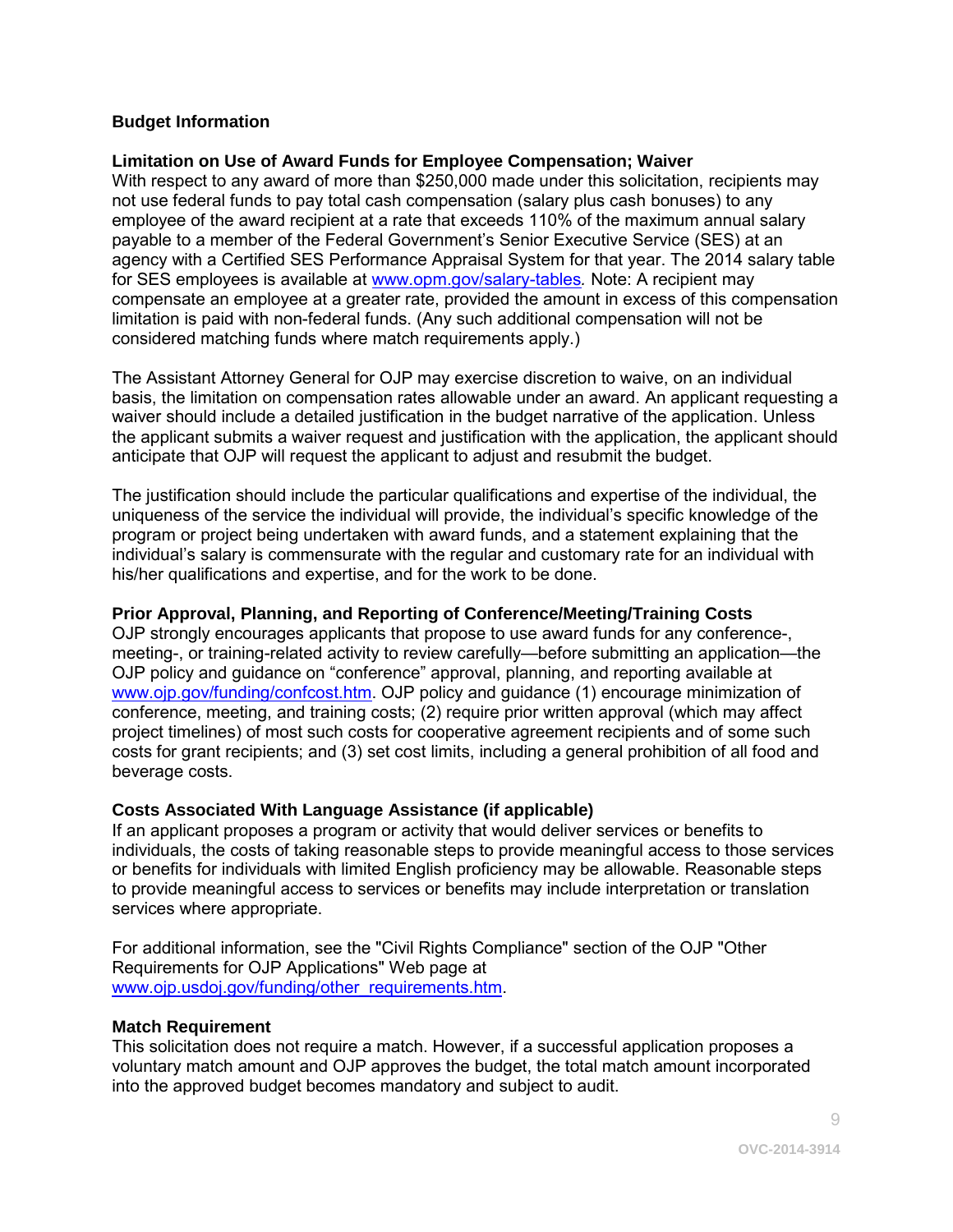## <span id="page-9-0"></span>**Performance Measures**

To assist the Department with fulfilling its responsibilities under the Government Performance and Results Act of 1993 (GPRA), Public Law 103-62, and the GPRA Modernization Act of 2010, Public Law 111–352, applicants that receive funding under this solicitation must provide data that measure the results of their work done under this solicitation. OJP will require any award recipient, post award, to provide the data requested in the "Data Grantee Provides" column so that OJP can calculate values for the "Performance Measures" column. Performance measures for this solicitation are as follows:

| <b>Objective</b>                                                                                     | <b>Performance Measures</b>                                                                               | <b>Data Grantee Provides</b>                                                                                                                            |
|------------------------------------------------------------------------------------------------------|-----------------------------------------------------------------------------------------------------------|---------------------------------------------------------------------------------------------------------------------------------------------------------|
| <b>Legal Assistance Network</b><br>Grantees<br>To conduct an extensive<br>needs assessment that will | Number of gaps identified in<br>resources and/or services.                                                | Number of gaps in legal<br>services for crime victims<br>identified in the targeted<br>geographical area.                                               |
| assist in the development of<br>comprehensive,<br>collaborative networks to                          | Number of deliverables that<br>meet expectations.                                                         | Number of deliverables that<br>meet expectations.                                                                                                       |
| provide holistic legal<br>assistance to crime victims<br>to meet all legal needs that                |                                                                                                           | A comprehensive needs<br>assessment.                                                                                                                    |
| arise in connection with<br>their victimization.                                                     | Percent of new policies,<br>procedures, strategies, or<br>interventions implemented to<br>address a need. | Number of new policies,<br>procedures, strategies, or<br>interventions developed.                                                                       |
|                                                                                                      |                                                                                                           | Number of new policies,<br>procedures, strategies, or<br>interventions implemented to<br>meet an identified need or gap<br>during the reporting period. |
|                                                                                                      | Number of partner agencies<br>and organizations in the legal<br>assistance network.                       | Number of partner agencies<br>and organizations in the legal<br>assistance network.                                                                     |
|                                                                                                      | Number of services provided.                                                                              | Number of legal services (by<br>type) provided by partners in<br>the network (if implementation<br>begins in first phase.)                              |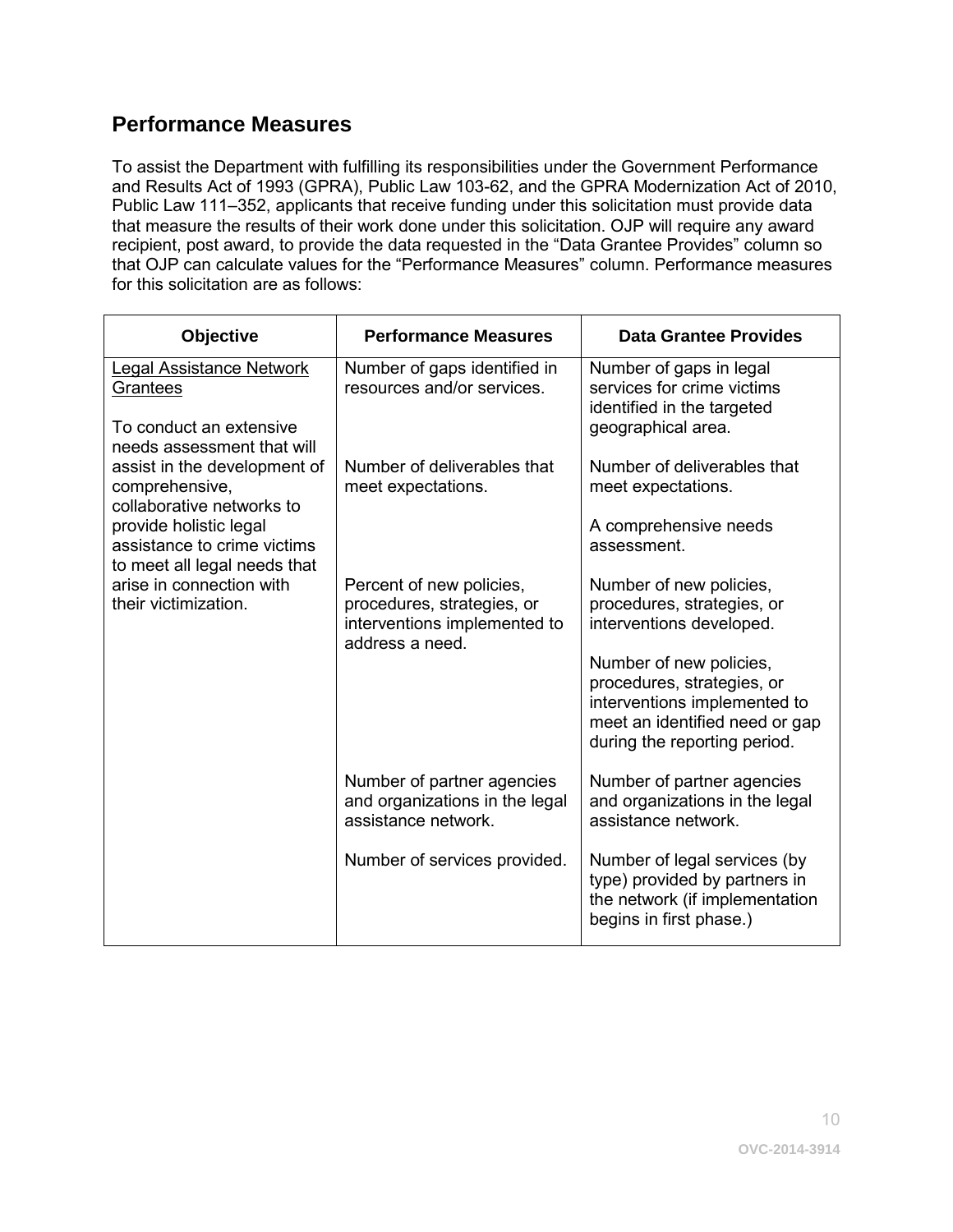| <b>Objective</b>                                                                                                                                         | <b>Performance Measures</b>                                            | <b>Data Grantee Provides</b>                                                                                           |
|----------------------------------------------------------------------------------------------------------------------------------------------------------|------------------------------------------------------------------------|------------------------------------------------------------------------------------------------------------------------|
| <b>Technical Assistance</b><br>Grantee                                                                                                                   | Percent of training and<br>technical assistance requests<br>completed. | Number of training and<br>technical assistance request<br>received.                                                    |
| To provide specialized<br>technical assistance to the<br>existing OVC Wraparound<br>Victim Legal Assistance<br><b>Network Demonstration</b><br>Projects. | Number of professionals<br>trained.                                    | Number of training and<br>technical assistance assistance<br>request completed.<br>Number of professionals<br>trained. |

OJP does not require applicants to submit performance measures data with their applications. Instead, applicants should discuss in their application their proposed methods for collecting data for performance measures. Refer to the section "What an Application Should Include" below for additional information.

#### **Note on Project Evaluations**

Applicants that propose to use funds awarded through this solicitation to conduct project evaluations should be aware that certain project evaluations (such as systematic investigations designed to develop or contribute to generalizable knowledge) may constitute "research" for purposes of applicable DOJ human subjects protection regulations. However, project evaluations that are intended only to generate internal improvements to a program or service, or are conducted only to meet OJP's performance measure data reporting requirements likely do not constitute "research." Applicants should provide sufficient information for OJP to determine whether the particular project they propose would either intentionally or unintentionally collect and/or use information in such a way that it meets the DOJ regulatory definition of research.

Research, for the purposes of human subjects protections for OJP-funded programs, is defined as "a systematic investigation, including research development, testing, and evaluation, designed to develop or contribute to generalizable knowledge," 28 C.F.R. § 46.102(d). For additional information on determining whether a proposed activity would constitute research, see the decision tree to assist applicants on the "Research and the Protection of Human Subjects" section of the OJP "Other Requirements for OJP Applications" Web page [\(www.ojp.usdoj.gov/funding/other\\_requirements.htm\)](http://www.ojp.usdoj.gov/funding/other_requirements.htm). Applicants whose proposals may involve a research or statistical component also should review the "Confidentiality" section on that Web page.

## <span id="page-10-0"></span>**What an Application Should Include**

Applicants should anticipate that if they fail to submit an application that contains all of the specified elements, it may negatively affect the review of their application; and, should a decision be made to make an award, it may result in the inclusion of special conditions that preclude the recipient from accessing or using award funds pending satisfaction of the conditions.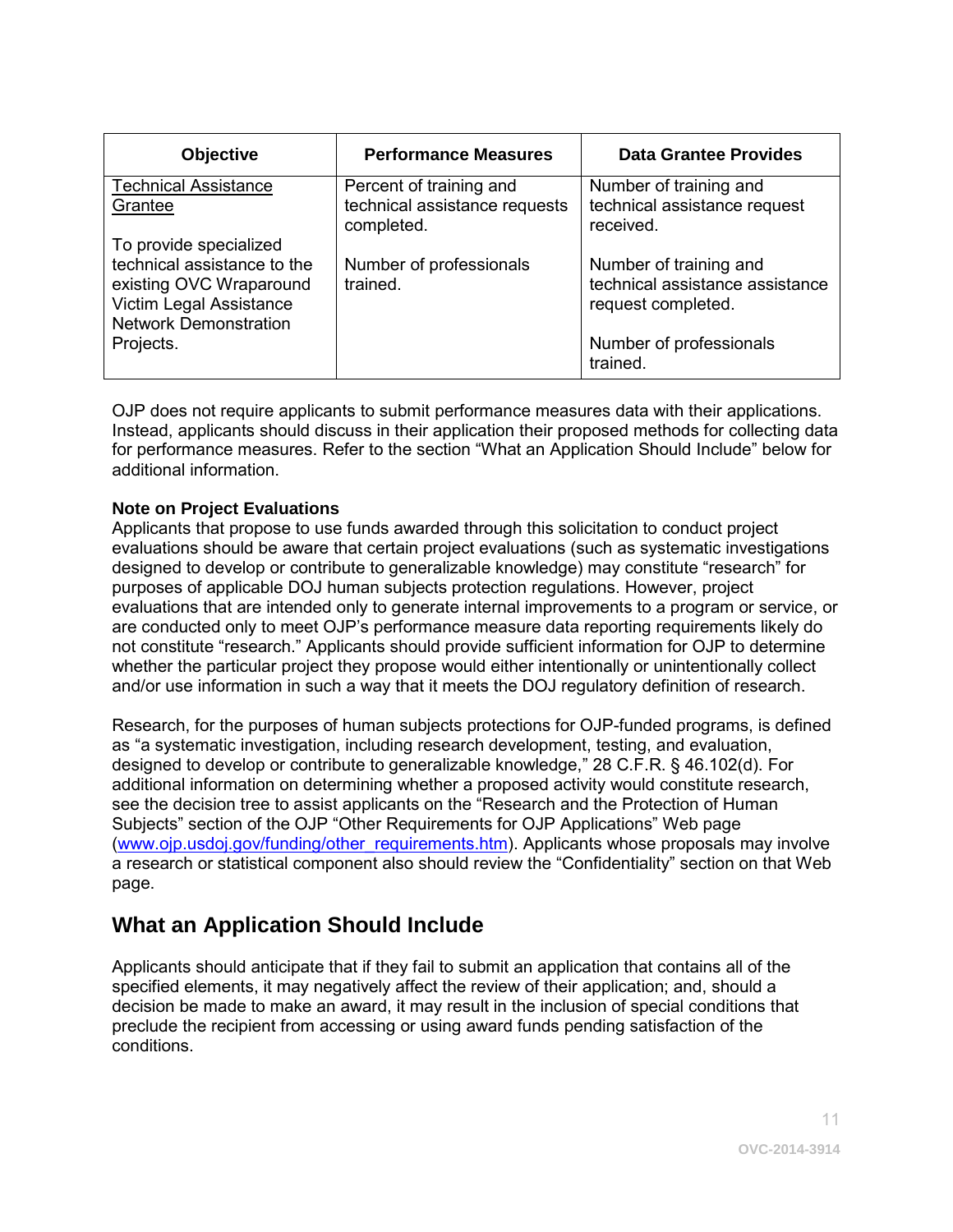Moreover, applicants should anticipate that applications that are determined to be nonresponsive to the scope of the solicitation, or that do not include the application elements that OVC has designated to be critical, will neither proceed to peer review nor receive further consideration. Under this solicitation, OVC has designated the following application elements as critical: Program Narrative, Budget Detail Worksheet, and Budget Narrative. Applicants may combine the Budget Narrative and the Budget Detail Worksheet into one document. However, if an applicant submits only one budget document, it must contain **both** narrative and detail information.

OJP strongly recommends that applicants use appropriately descriptive file names (e.g*.*, "Program Narrative," "Budget Detail Worksheet and Budget Narrative," "Timelines," "Memoranda of Understanding," "Resumes") for all attachments. Also, OJP recommends that applicants include resumes in a single file.

#### <span id="page-11-0"></span>**1. Information To Complete the Application for Federal Assistance (SF-424)**

The SF-424 is a required standard form used as a cover sheet for submission of preapplications, applications, and related information. Grants.gov and OJP's Grants Management System (GMS) take information from the applicant's profile to populate the fields on this form. When selecting "type of applicant," if the applicant is a for-profit entity, select "For-Profit Organization" or "Small Business" (as applicable).

#### <span id="page-11-1"></span>**2. Project Abstract**

Applications should include a high-quality project abstract that summarizes the proposed project in 400 words or less. Project abstracts should be—

- Written for a general public audience.
- Submitted as a separate attachment with "Project Abstract" as part of its file name.
- Single-spaced, using a standard 12-point font (Times New Roman) with 1-inch margins.

As a separate attachment, the project abstract will **not** count against the page limit for the program narrative.

#### *The project abstract should clearly indicate whether the applicant is seeking a grant to develop a legal assistance network or to provide technical assistance to other grantees.*

All project abstracts should follow the detailed template available at [www.ojp.usdoj.gov/funding/Project\\_Abstract\\_Template.pdf.](http://www.ojp.usdoj.gov/funding/Project_Abstract_Template.pdf)

**Permission To Share Project Abstract With the Public:** It is unlikely that OVC will be able to fund all promising applications submitted under this solicitation, but it may have the opportunity to share information with the public regarding promising but unfunded applications (for example, through a listing on a Web page available to the public). The intent of this public posting would be to allow other possible funders to become aware of such proposals.

In the project abstract template, applicants are asked to indicate whether they give OJP permission to share their project abstract (including contact information) with the public. Granting (or failing to grant) this permission will not affect OJP's funding decisions, and, if the application is not funded, granting permission will not guarantee that abstract information will be shared, nor will it guarantee funding from any other source.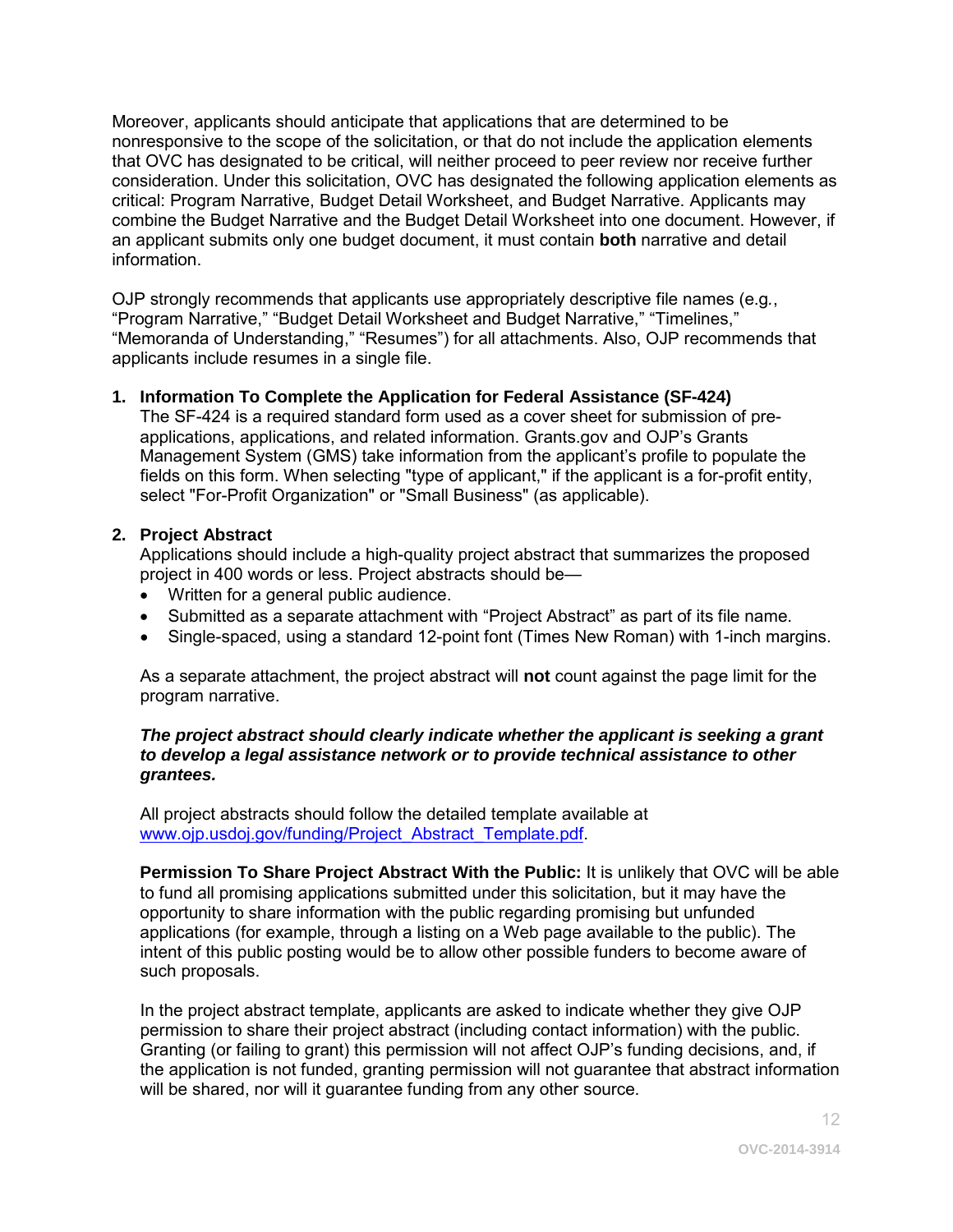**Note:** OJP may choose not to list a project that otherwise would have been included in a listing of promising but unfunded applications, should the abstract fail to meet the format and content requirements noted above and outlined in the project abstract template.

#### <span id="page-12-0"></span>**3. Program Narrative**

The Program Narrative should not exceed 25 double-spaced pages in 12-point font with 1 inch margins, and must include 6 separate sections: Project Abstract, Problem Statement, Project Goals and Objectives, Project Design/Implementation Plan, Organizational Capability and Project Management, and Plans for Measuring Progress and Outcomes. The connections between and among each of these sections must be clearly delineated. For example, the goals and objectives must derive directly from the problems to be addressed. Similarly, the project design section must clearly explain how the program's structure and activities will accomplish the goals and objectives identified in the previous section.

If the Program Narrative fails to comply with these length-related restrictions, OVC may consider such noncompliance in peer review and in final award decisions.

- **Statement of the Problem:** The problem statement must provide strong rationale for the project and provide a clear statement of how funding will support the project's value to the victims field by meeting a stated goal. Applicants must briefly describe the nature and scope of the problem that the program will address. The applicant should use data to provide evidence that the problem exists, demonstrate the size and scope of the problem, and document the effects of the problem on the target population and the larger community. Applicants should describe any previous or current attempts to address the problem. Applicants should describe any research or evaluation studies that relate to the problem and contribute to the applicant's understanding of its causes and potential solutions.
- **Project Goals and Objectives:** The goals should state the overall purpose of what is to be accomplished. The objectives should be measurable, relate directly to the issues described in the statement of the problem, and describe the steps necessary to reach the goals or how the goals will be accomplished.
- **Project Design and Implementation Plan:** The project design and implementation plan must describe the project strategy and discuss how the strategy will address the identified problems and support the goals and objectives. The applicant's strategy or design must include a description of project phases, tasks, activities, staff responsibilities, interim deliverables, and final products. The applicant must specify the goals and objectives of the project. A time-task plan must include the designation of organizational responsibility, a schedule for the completion of the activities, and the submission of finished products. In preparing the time-task plan, Gant chart, or schedule, applicants should make certain that all project activities will occur within the proposed project period.

**Applicants are not expected to provide a detailed strategy or budget for subsequent phases of the project; however, in the Program Narrative, applicants should outline a projected plan for carrying out the continuation phases of the project if continuation funding is awarded.**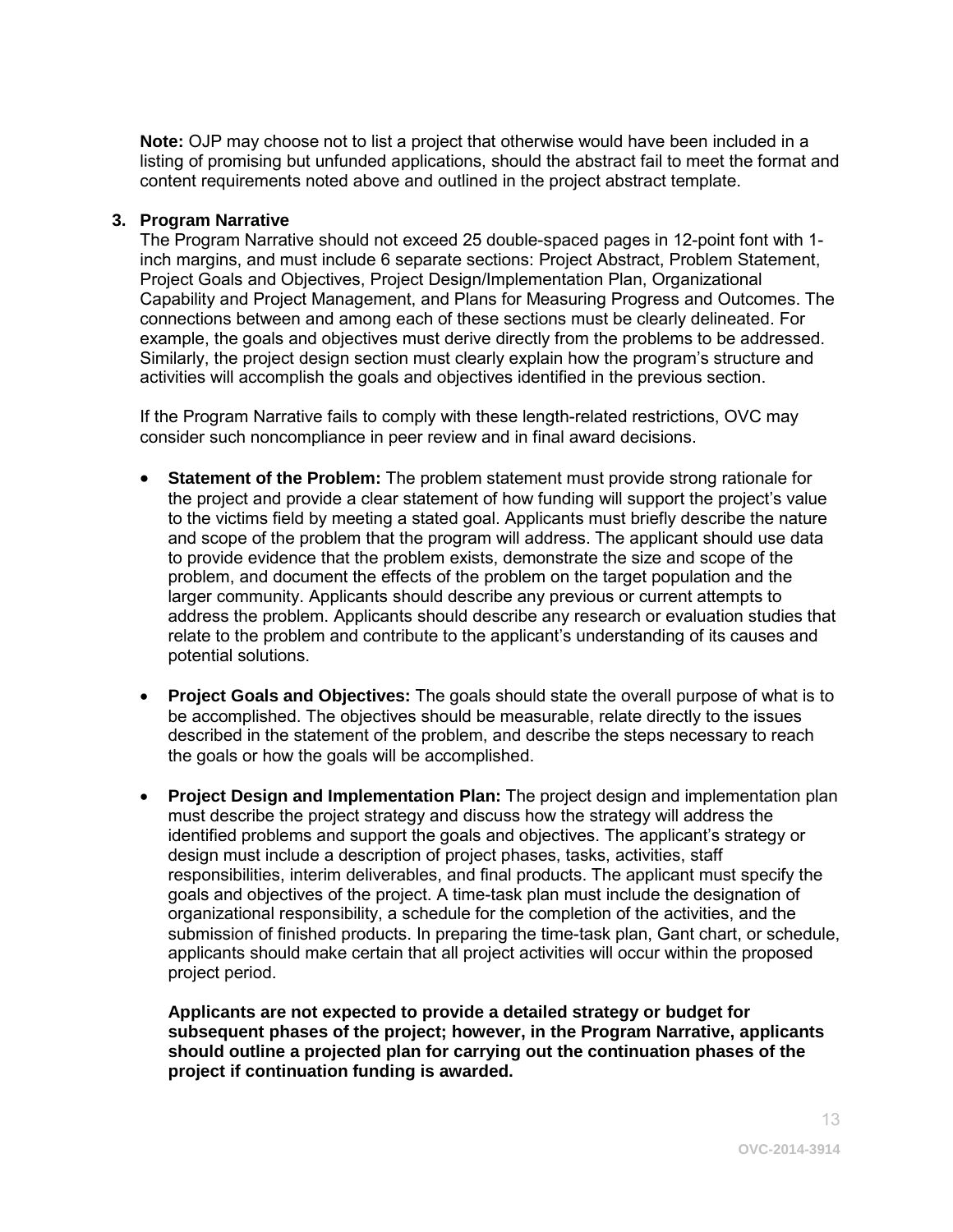- **Logic Model:** Applicants must include a logic model that graphically illustrates how the project's problems, goals, objectives, and design are interrelated, leading to anticipated outputs, performance measures, and outcomes. Sample logic models are available at [www.ojjdp.gov/grantees/pm/logic\\_models.html.](http://www.ojjdp.gov/grantees/pm/logic_models.html) The applicant must submit the logic model as a separate attachment, as stipulated in "Additional Attachments," page 16. Please note that logic models submitted as part of the application must be updated and included as part of the implementation plan design based on the needs assessment.
- **Capabilities and Competencies:** Organizational capability will be assessed on the basis of the applicant's described financial capability, management structure, project management plan, and documentation of the professional staff members' unique qualifications to perform their assigned tasks under the project. Applicants must describe how the program will be managed and include an organizational chart or information describing the roles and responsibilities of key organizational and functional components and personnel. Applicants must also include a list of personnel responsible for managing and implementing the major stages of the project, and document that key staff on the project possess the requisite subject matter expertise. If additional staff will be hired to complete the project, the applicant should identify the selection criteria. Applicants should also provide detailed information about staff committed to work on the project contingent upon receipt of funding. Applicants must state their administrative and financial capability to manage federal grants.
- **Plan for Collecting the Data Required for This Solicitation's Performance Measures:** Submission of performance measure data is not required for the application. Performance measures are included as an alert that successful applicants will be required to submit specific data to OVC as part of their reporting requirements. For the application, the applicant should indicate an understanding of these requirements and discuss how the applicant will gather the required data should the applicant receive funding.

#### <span id="page-13-0"></span>**4. Budget Detail Worksheet and Budget Narrative**

#### **a. Budget Detail Worksheet**

A sample Budget Detail Worksheet can be found at [www.ojp.gov/funding/forms/budget\\_detail.pdf.](http://www.ojp.gov/funding/forms/budget_detail.pdf) Applicants that submit their budget in a different format should include the budget categories listed in the sample budget worksheet.

For questions pertaining to budget and examples of allowable and unallowable costs, see the OJP Financial Guide at [www.ojp.usdoj.gov/financialguide/index.htm](http://www.ojp.usdoj.gov/financialguide/index.htm)*.*

• Travel: Applicants should allocate funding for one trip to attend a meeting of network sites convened by the technical assistance provider. Applicants should budget for a 3-day meeting. Because the location is unknown, travel costs will have to be estimated.

Applicants should either budget costs to attend a Financial Management Training Seminar sponsored by OJP's Office of the Chief Financial Officer (OCFO) or plan to take the online Financial Management Training course, unless the grantee has previously attended a seminar or taken the online training. Specific information (such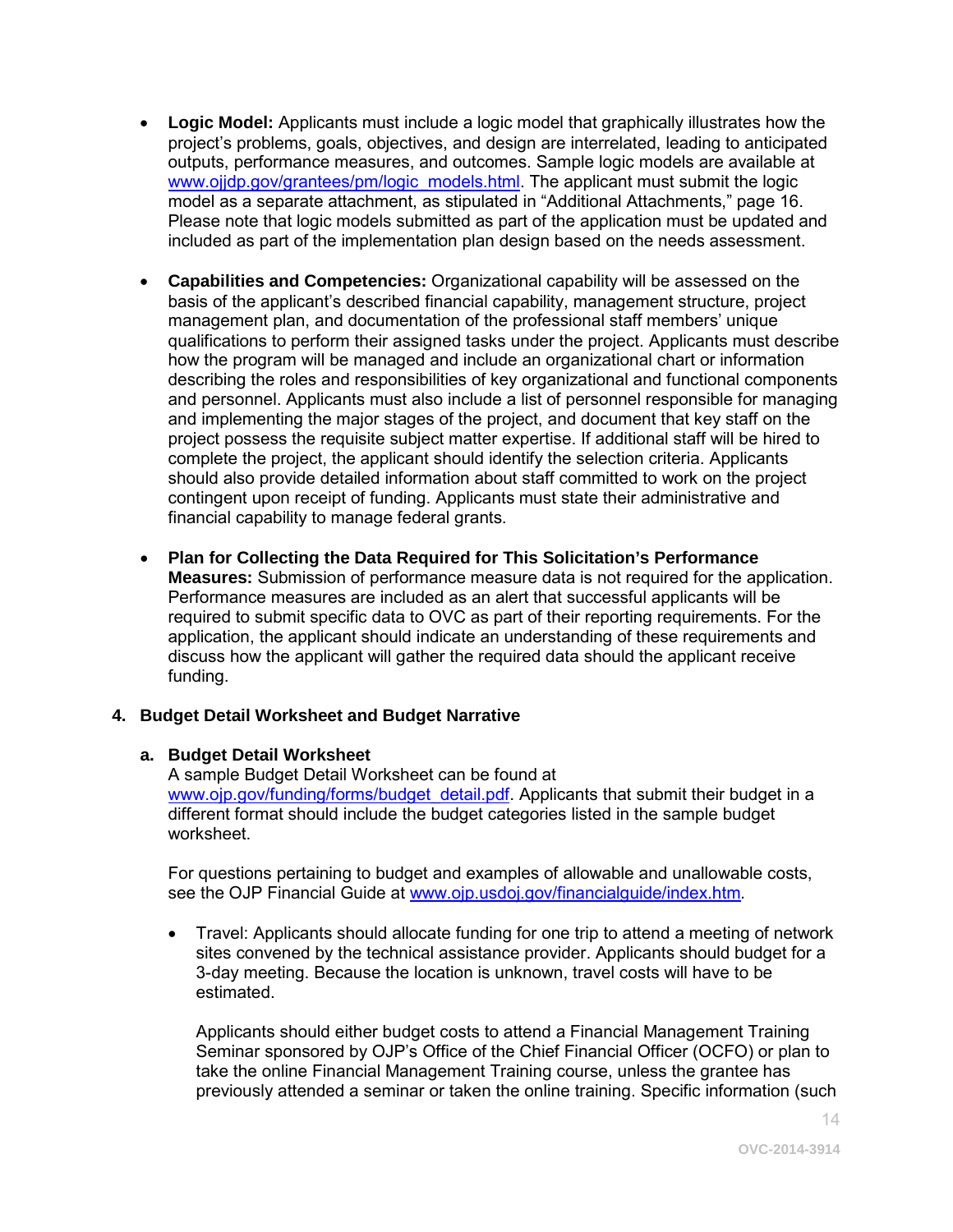as dates and locations of upcoming OCFO events) can be found at [www.ojp.usdoj.gov/training/fmts.htm.](http://www.ojp.usdoj.gov/training/fmts.htm) The online training course can be accessed on the OJP Training and Technical Assistance Web site at [http://gfm.webfirst.com/.](http://gfm.webfirst.com/) Applicants should indicate that the training has already been taken or an intention to take the online course if travel costs for the seminar are not included.

- Consultant rates: Consultant rates may not exceed the maximum of \$450/day or, if paid by the hour, \$56.25/hour for a maximum 8-hour work day.
- Consultant travel: Travel costs associated with project staff who are not directly employed by the grantee organization must be listed under the Consultant Category on the budget information sheet.
- OJP Financial Guide: All grantees are required to comply with the regulations and requirements outlined in the OJP Financial Guide, which includes information on allowable costs, methods of payment, audit requirements, accounting systems, and financial records. Copies are available through the OJP Web site at [www.ojp.usdoj.gov/financialguide/index.htm.](http://www.ojp.usdoj.gov/financialguide/index.htm) This document will govern the administration of funds by all successful applicants and their contractors.
- Any proposed program income (for example, registration fees for a training event or conference) must be identified. Program income should not be included on the Budget Detail Worksheet, but reflected in a document accompanying the budget that clearly shows the income and how it will be expended in the context of the project.
- Favorable consideration will be given to technical assistance project applicants that have lower administrative costs and consequently more funding allocated for technical assistance activities.

#### **b. Budget Narrative**

The Budget Narrative should thoroughly and clearly describe every category of expense listed in the Budget Detail Worksheet. OJP expects proposed budgets to be complete, cost effective, and allowable (e.g., reasonable, allocable, and necessary for project activities).

Applicants should demonstrate in their budget narratives how they will maximize cost effectiveness of grant expenditures. Budget nNarratives should generally describe cost effectiveness in relation to potential alternatives and the goals of the project. For example, a budget narrative should detail why planned in-person meetings are necessary, or how technology and collaboration with outside organizations could be used to reduce costs, without compromising quality.

The narrative should be mathematically sound and correspond with the information and figures provided in the Budget Detail Worksheet. The narrative should explain how the applicant estimated and calculated all costs, and how they are relevant to the completion of the proposed project. The narrative may include tables for clarification purposes but need not be in a spreadsheet format. As with the budget detail worksheet, the budget narrative should be broken down by year.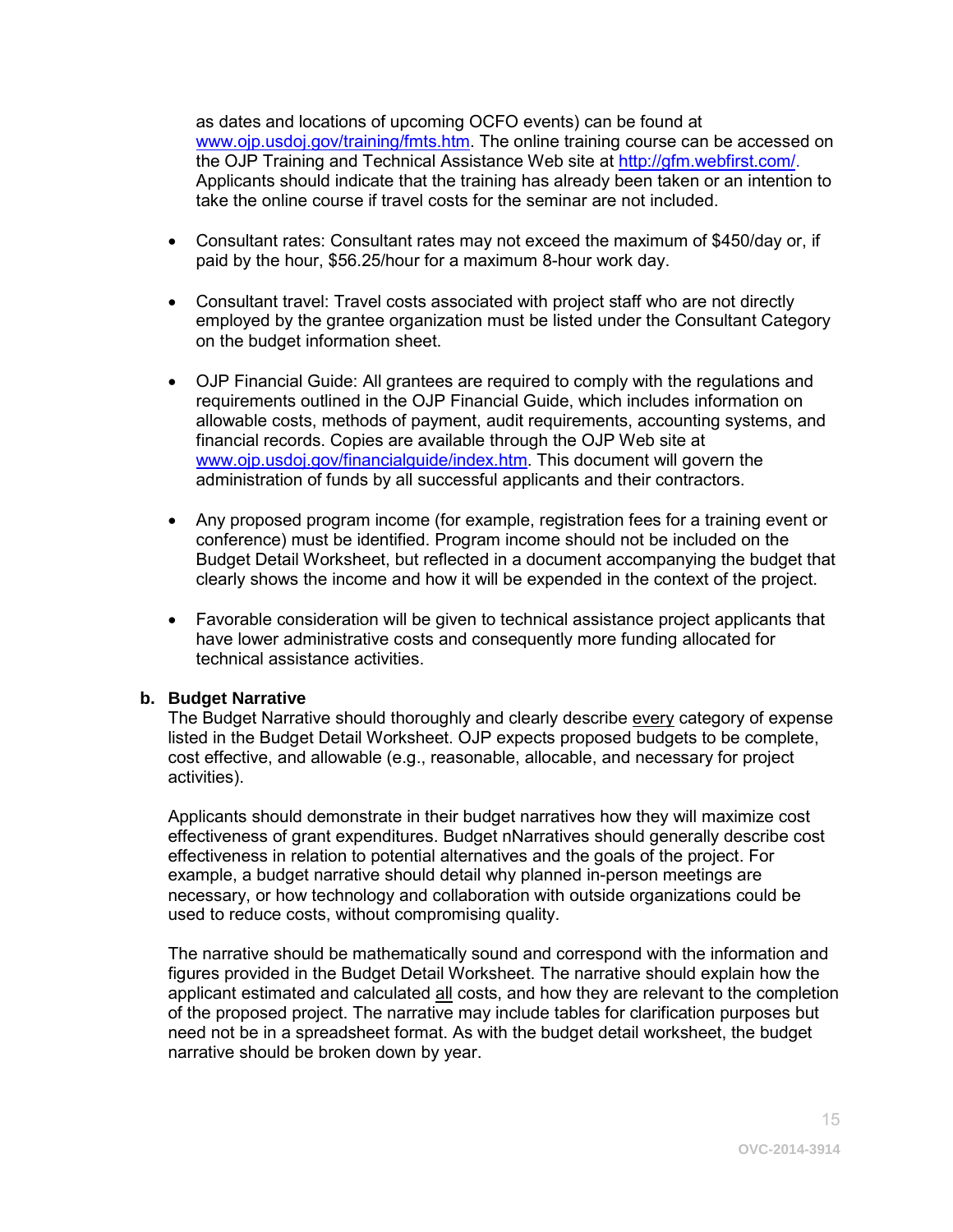#### **c. Non-Competitive Procurement Contracts In Excess of Simplified Acquisition Threshold**

If an applicant proposes to make one or more non-competitive procurements of products or services, where the non-competitive procurement will exceed the simplified acquisition threshold (also known as the small purchase threshold), which is currently set at \$150,000, the application should address the considerations outlined in the OJP [Financial Guide.](http://www.ojp.usdoj.gov/financialguide/index.htm)

#### <span id="page-15-0"></span>**5. Indirect Cost Rate Agreement (if applicable)**

Indirect costs are allowed only if the applicant has a federally approved indirect cost rate. (This requirement does not apply to units of local government.) Attach a copy of the federally approved indirect cost rate agreement to the application. Applicants that do not have an approved rate may request one through their cognizant federal agency, which will review all documentation and approve a rate for the applicant organization, or, if the applicant's accounting system permits, costs may be allocated in the direct cost categories. For assistance with identifying your cognizant agency, please contact the Customer Service Center at 1-800-458--0786 or [ask.ocfo@usdoj.gov.](mailto:ask.ocfo@usdoj.gov) If DOJ is the cognizant federal agency, applicants may obtain information needed to submit an indirect cost rate proposal at [www.ojp.usdoj.gov/funding/pdfs/indirect\\_costs.pdf.](http://www.ojp.usdoj.gov/funding/pdfs/indirect_costs.pdf)

#### <span id="page-15-1"></span>**6. Applicant Disclosure of High Risk Status**

Applicants are to disclose whether they are currently designated high risk by another federal grant making agency. This includes any status requiring additional oversight by the federal agency due to past programmatic or financial concerns. If an applicant is designated high risk by another federal grant making agency, you must email the following information to [OJPComplianceReporting@usdoj.gov](mailto:OJPComplianceReporting@usdoj.gov) at the time of application submission:

- The federal agency that currently designated the applicant as high risk.
- Date the applicant was designated high risk.
- The high risk point of contact name, phone number, and email address, from that federal agency.
- Reasons for the high risk status.

OJP seeks this information to ensure appropriate federal oversight of any grant award. Unlike the Excluded Parties List, this high risk information does not disqualify any organization from receiving an OJP award. However, additional grant oversight may be included, if necessary, in award documentation.

#### <span id="page-15-2"></span>**7. Additional Attachments**

#### **a. Applicant disclosure of pending applications**

Applicants are to disclose whether they have pending applications for federally funded grants or subgrants (including cooperative agreements) that include requests for funding to support the same project being proposed under this solicitation and will cover the identical cost items outlined in the budget narrative and worksheet in the application under this solicitation. The disclosure should include both direct applications for federal funding (e.g., applications to federal agencies) and indirect applications for such funding (e.g., applications to state agencies that will subaward federal funds).

OJP seeks this information to help avoid any inappropriate duplication of funding. Leveraging multiple funding sources in a complementary manner to implement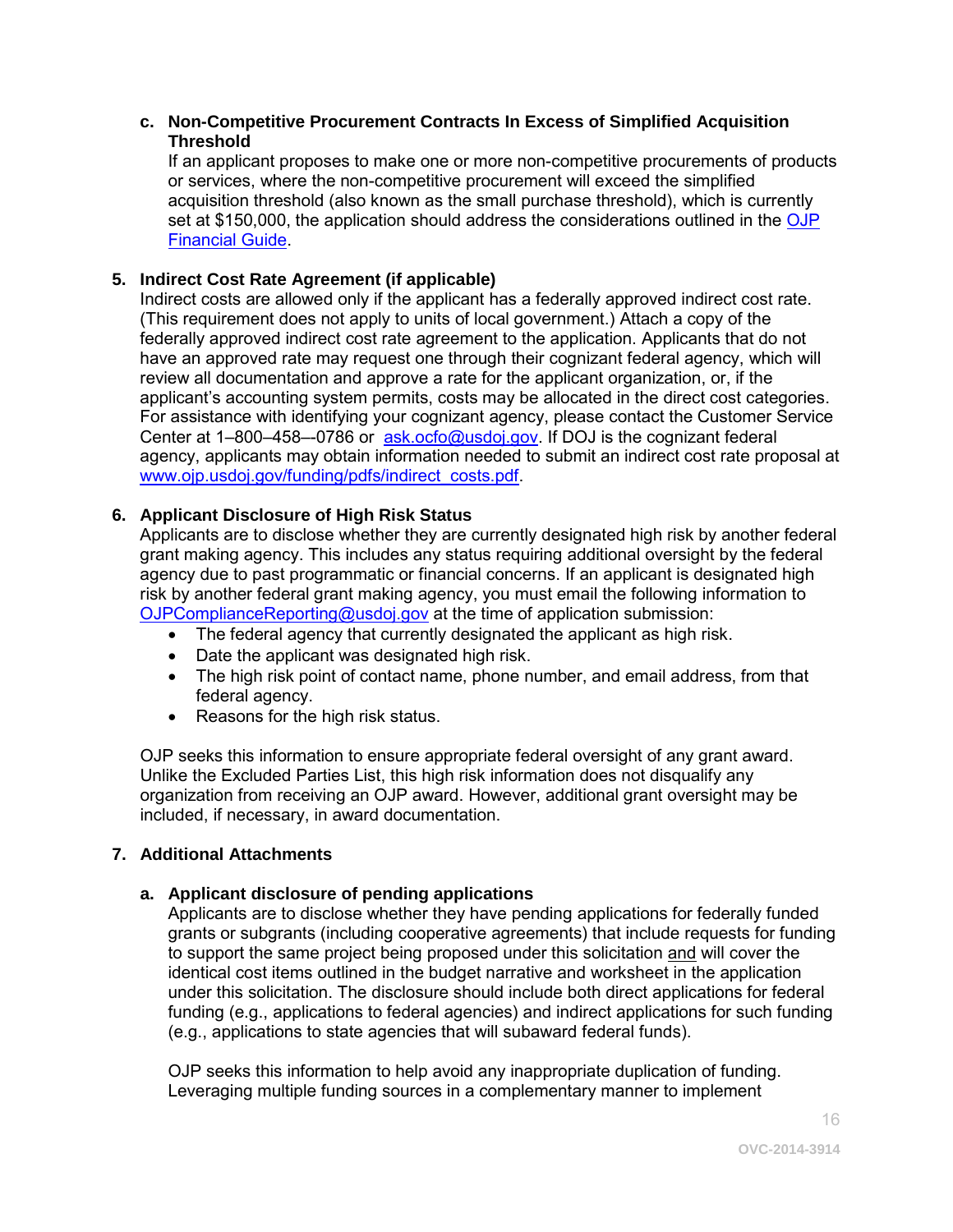comprehensive programs or projects is encouraged and is not seen as inappropriate duplication.

Applicants that have pending applications as described above are to provide the following information about pending applications submitted within the last 12 months:

- The federal or state funding agency.
- The solicitation name/project name.
- The point of contact information at the applicable funding agency.

| <b>Federal or State</b><br><b>Funding Agency</b>                                   | <b>Solicitation Name/</b><br><b>Project Name</b>                                                        | Name/Phone/E-mail for Point of<br><b>Contact at Funding Agency</b> |
|------------------------------------------------------------------------------------|---------------------------------------------------------------------------------------------------------|--------------------------------------------------------------------|
| DOJ/COPS                                                                           | <b>COPS Hiring Program</b>                                                                              | Jane Doe, 202/000-0000,<br>jane.doe@usdoj.gov                      |
| <b>HHS/Substance</b><br>Abuse & Mental<br><b>Health Services</b><br>Administration | Drug Free<br>Communities<br><b>Mentoring Program/</b><br>North County Youth<br><b>Mentoring Program</b> | John Doe, 202/000-0000,<br>john.doe@hhs.gov                        |

Applicants should include the table as a separate attachment, with the file name "Disclosure of Pending Applications," to their application. Applicants that do not have pending applications as described above are to include a statement to this effect in the separate attachment page (e.g., "[Applicant Name on SF-424] does not have pending applications submitted within the last 12 months for federally funded grants or subgrants (including cooperative agreements) that include requests for funding to support the same project being proposed under this solicitation and will cover the identical cost items outlined in the budget narrative and worksheet in the application under this solicitation.")

**b. Résumés of key personnel** must be provided. For positions that are vacant, provide job descriptions outlining roles and responsibilities and provide the selection criteria for the proposed new positions.

#### **c. Logic Model.**

**d. Privacy Certificate.** OVC and recipients of OVC funding are subject to confidentiality requirements protecting research and statistical information collected that is identifiable to a private person under the DOJ regulations found at 28 CFR Part 22. Identifying characteristics include, but are not limited to, identifiers such as name, address, Social Security number or other identifying number, fingerprints, voiceprints, photographs, genetic information, or any other item or combination of data about a person that could reasonably lead, directly or indirectly, by reference to other information, or to identification of that individual(s). OVC requires recipients of OVC funding to submit a Privacy Certificate prior to engaging in any project activities that involve data collection on individuals through observations, interviews, reports, review of administrative records, or any project tasks likely to result in the gathering or development of information identifiable to individuals. OVC-funded activities that require a Privacy Certificate prior to conducting the activity include, but may not be limited to, a needs assessment, program evaluation, survey, or focus group interviews. **If the applicant's project includes any**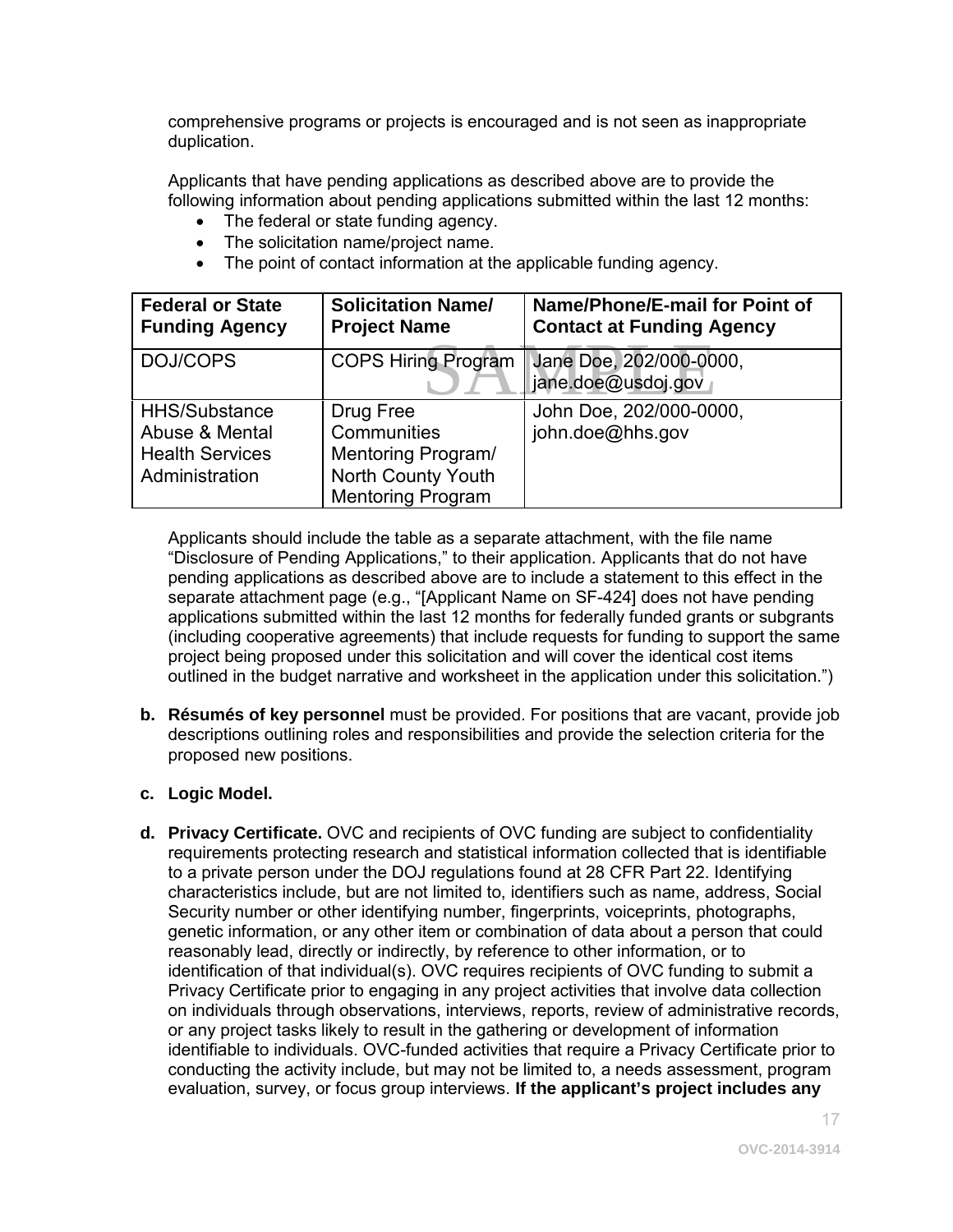**activity listed above, the applicant must include a privacy certificate with the application materials submitted.** For sample privacy certificates, visit [www.ojp.usdoj.gov/ovc/grants/help.html#forms](http://www.ojp.usdoj.gov/ovc/grants/help.html%23forms) and view the two model privacy certificates available for adaptation.

- **e. Letters of support and/or MOUs** must be provided from agencies and organizations whose support and collaboration is integral to the successful implementation of the project.
- **f. A detailed time-task plan** must be provided.
- **g. Disclosure of Lobbying Activities (Form SF-LLL).** All applicants must complete this information and submit the form with the application. Applicants that expend any funds for lobbying activities must provide the detailed information requested on the form, Disclosure of Lobbying Activities, (SF-LLL). Applicants that do not expend any funds for lobbying activities should enter "N/A" in the required highlighted fields.

#### <span id="page-17-0"></span>**8. Accounting System and Financial Capability Questionnaire**

Any applicant (other than an individual) that is a non-governmental entity and that has not received any award from OJP within the past 3 years must download, complete, and submit this [form.](http://www.ojp.usdoj.gov/funding/forms/financial_capability.pdf)

## **Selection Criteria**

The application elements (see pages 11–18) will be weighted as follows:

- 1. Abstract (5%)
- 2. Statement of the Problem (10%)
- 3. Project Goals and Objectives (10%)
- 4. Project Design and Implementation Plan (including logic model) (35%)
- 5. Capabilities and Competencies (25%)
- 6. Plan for Collecting the Data Required for Solicitation's Performance Measures (5%)
- 7. Budget Detail Worksheet and Budget Narrative (10%)

### <span id="page-17-1"></span>**Review Process**

OJP is committed to ensuring a fair and open process for awarding grants. OVC reviews the application to make sure that the information presented is reasonable, understandable, measurable, achievable, and consistent with the solicitation.

Peer reviewers will review the applications submitted under this solicitation that meet basic minimum requirements. OVC may use internal peer reviewers, external peer reviewers, or a combination to review the applications. An external peer reviewer is an expert in the subject matter of a given solicitation who is NOT a current DOJ employee. An internal reviewer is a current DOJ employee who is well-versed or has expertise in the subject matter of this solicitation. A peer review panel will evaluate, score, and rate applications that meet basic minimum requirements. Peer reviewers' ratings and any resulting recommendations are advisory only. In addition to peer review ratings, considerations for award recommendations and decisions may include, but are not limited to, underserved populations, geographic diversity, strategic priorities, past performance, and available funding.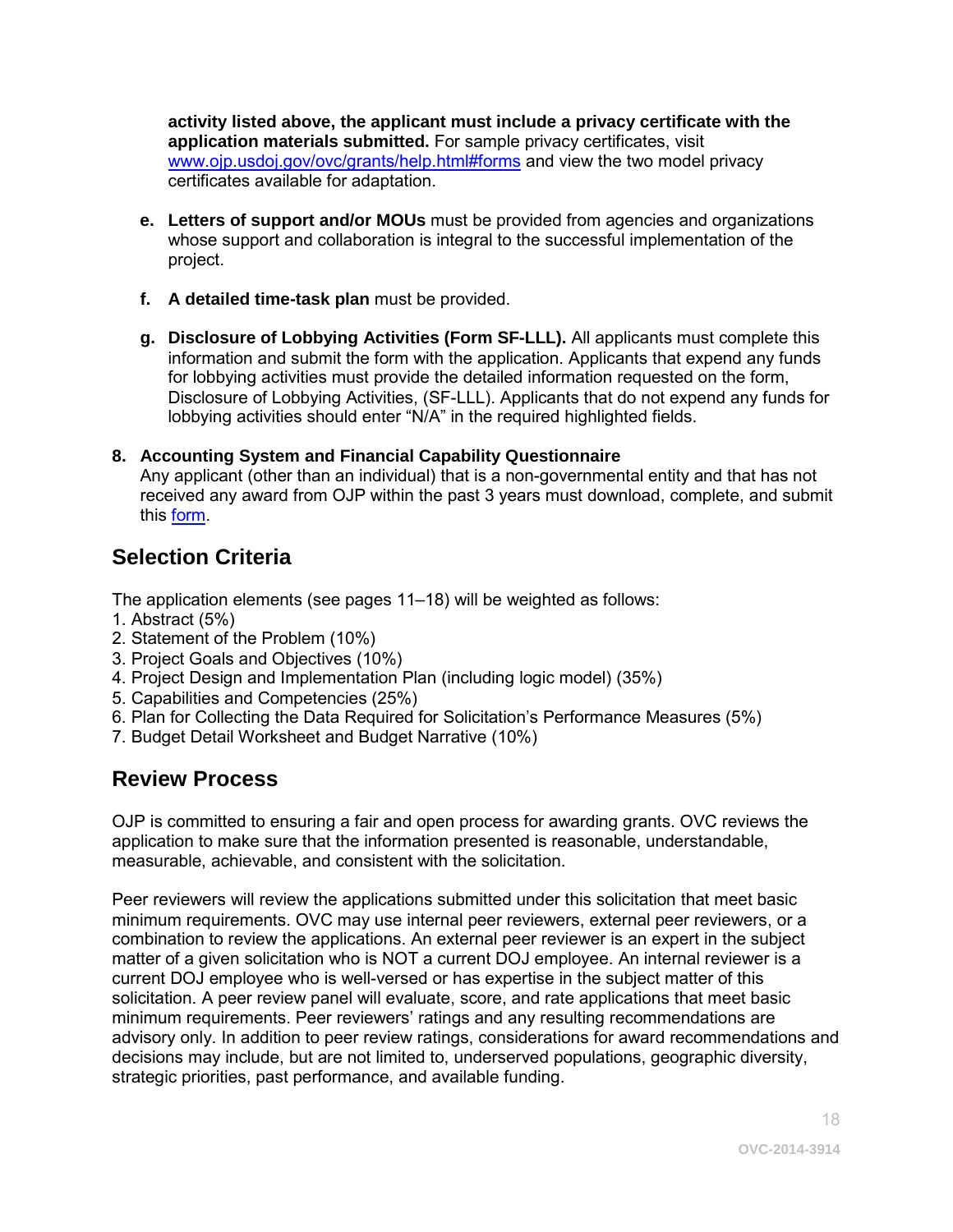The Office of the Chief Financial Officer, in consultation with OVC, reviews applications for potential discretionary awards to evaluate the fiscal integrity and financial capability of applicants, examines proposed costs to determine if the budget detail worksheet and budget narrative accurately explain project costs, and determines whether costs are reasonable, necessary, and allowable under applicable federal cost principles and agency regulations.

Absent explicit statutory authorization or written delegation of authority to the contrary, all final award decisions will be made by the Assistant Attorney General, who may consider factors including, but not limited to, underserved populations, geographic diversity, strategic priorities, past performance, and available funding when making awards.

## <span id="page-18-0"></span>**Additional Requirements**

Applicants selected for awards must agree to comply with additional legal requirements upon acceptance of an award. OJP encourages applicants to review the information pertaining to these additional requirements prior to submitting an application. Additional information for each requirement can be found at [www.ojp.usdoj.gov/funding/other\\_requirements.htm.](http://www.ojp.usdoj.gov/funding/other_requirements.htm)

- Civil Rights Compliance
- Civil Rights Compliance Specific to State Administering Agencies
- Faith-Based and Other Community Organizations
- Confidentiality
- Research and the Protection of Human Subjects
- Anti-Lobbying Act
- Financial and Government Audit Requirements
- Reporting of Potential Fraud, Waste, and Abuse, and Similar Misconduct
- National Environmental Policy Act (NEPA)
- DOJ Information Technology Standards (if applicable)
- Single Point of Contact Review
- Non-Supplanting of State or Local Funds
- Criminal Penalty for False Statements
- Compliance with [Office of Justice Programs Financial Guide](http://www.ojp.usdoj.gov/financialguide/index.htm)
- Suspension or Termination of Funding
- Nonprofit Organizations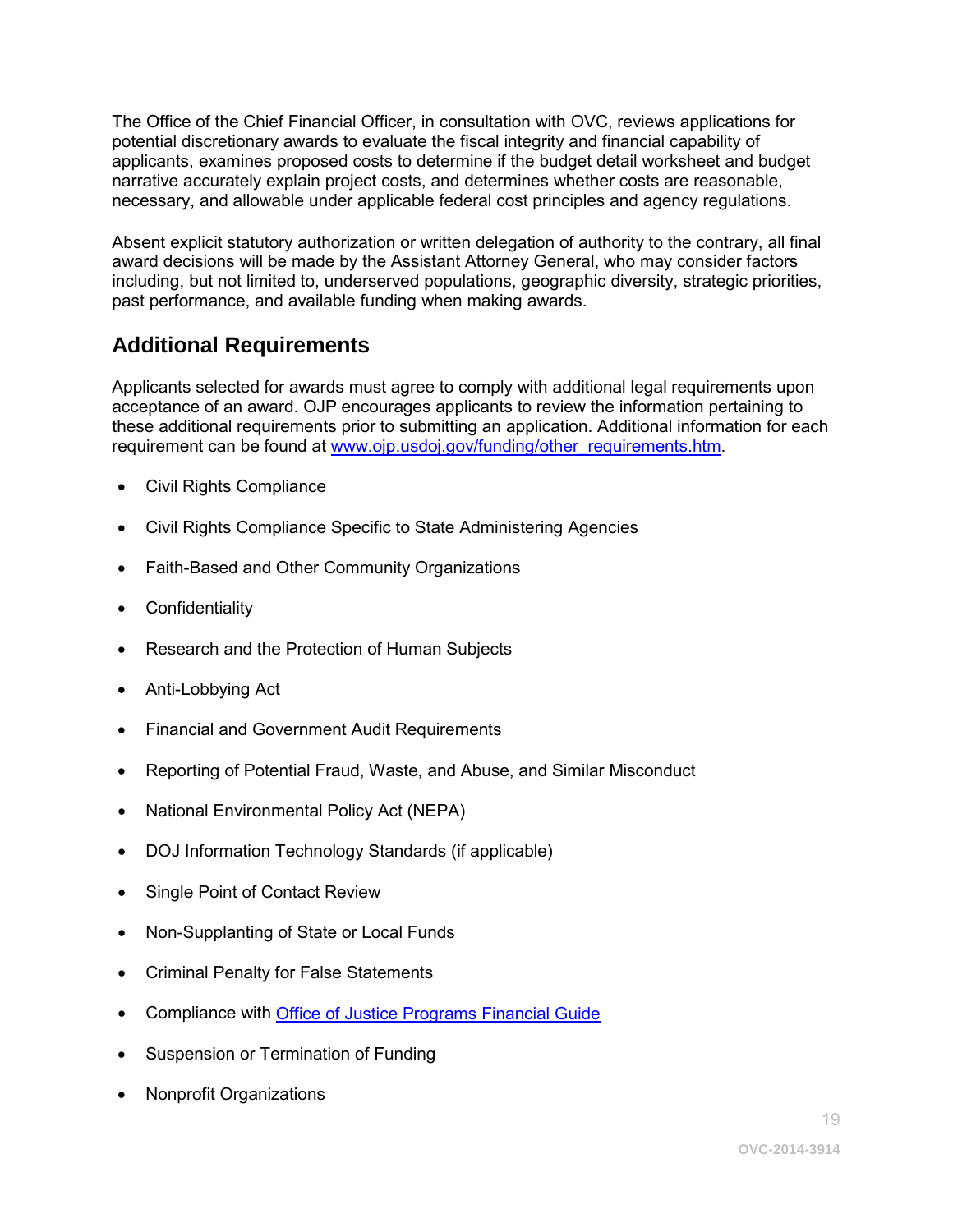- <span id="page-19-0"></span>• For-profit Organizations
- Government Performance and Results Act (GPRA)
- Rights in Intellectual Property
- Federal Funding Accountability and Transparency Act of 2006 (FFATA)
- Awards in Excess of \$5,000,000 Federal Taxes Certification Requirement
- Active SAM Registration
- Policy and Guidance for Approval, Planning, and Reporting of Conferences (including Meetings and Trainings)
- OJP Training Guiding Principles for Grantees and Subgrantees

## **How To Apply**

Applicants must register in, and submit applications through Grants.gov, a "one-stop storefront" to find federal funding opportunities and apply for funding. Find complete instructions on how to register and submit an application at [www.Grants.gov.](http://www.grants.gov/) Applicants that experience technical difficulties during this process should call the Grants.gov Customer Support Hotline at **800–518– 4726** or **606–545–5035**, 24 hours a day, 7 days a week, except federal holidays. Registering with Grants.gov is a one-time process; however, **processing delays may occur and it can take several weeks** for first-time registrants to receive confirmation and a user password. OJP encourages applicants to **register several weeks before** the application submission deadline. In addition, OJP urges applicants to submit applications 72 hours prior to the application due date to allow time to receive validation messages or rejection notifications from Grants.gov, and to correct in a timely fashion any problems that may have caused a rejection notification.

OVC strongly encourages all prospective applicants to sign up for Grants.gov e-mail notifications regarding this solicitation. If this solicitation is cancelled or modified, individuals who sign up with Grants.gov for updates will be notified.

**Note on File Names and File Types: Grants.gov only permits the use of certain specific characters in names of attachment files. Valid file names may include only the characters shown in the table below. Grants.gov is designed to reject any application that includes an attachment(s) with a file name that contains any characters not shown in the table below. Grants.gov is designed to forward successfully submitted applications to OJP's Grants Management System (GMS).**

| <b>Characters</b>    | <b>Special Characters</b>                                        |                 |                       |
|----------------------|------------------------------------------------------------------|-----------------|-----------------------|
| Upper case $(A - Z)$ | Parenthesis (                                                    | Curly braces {  | Square brackets [     |
| Lower case $(a - z)$ | Ampersand (&)                                                    | Tilde $(\sim)$  | Exclamation point (!) |
| Underscore (         | Comma $($ , $)$                                                  | Semicolon (; )  | Apostrophe (          |
| Hyphen (-            | At sign $(\mathcal{Q})$                                          | Number sign (#) | Dollar sign (\$)      |
| Space                | Percent sign (%)                                                 | Plus sign $(+)$ | Equal sign $(=)$      |
| Period (.)           | When using the ampersand (&) in XML, applicants must use the "&" |                 |                       |
|                      | format.                                                          |                 |                       |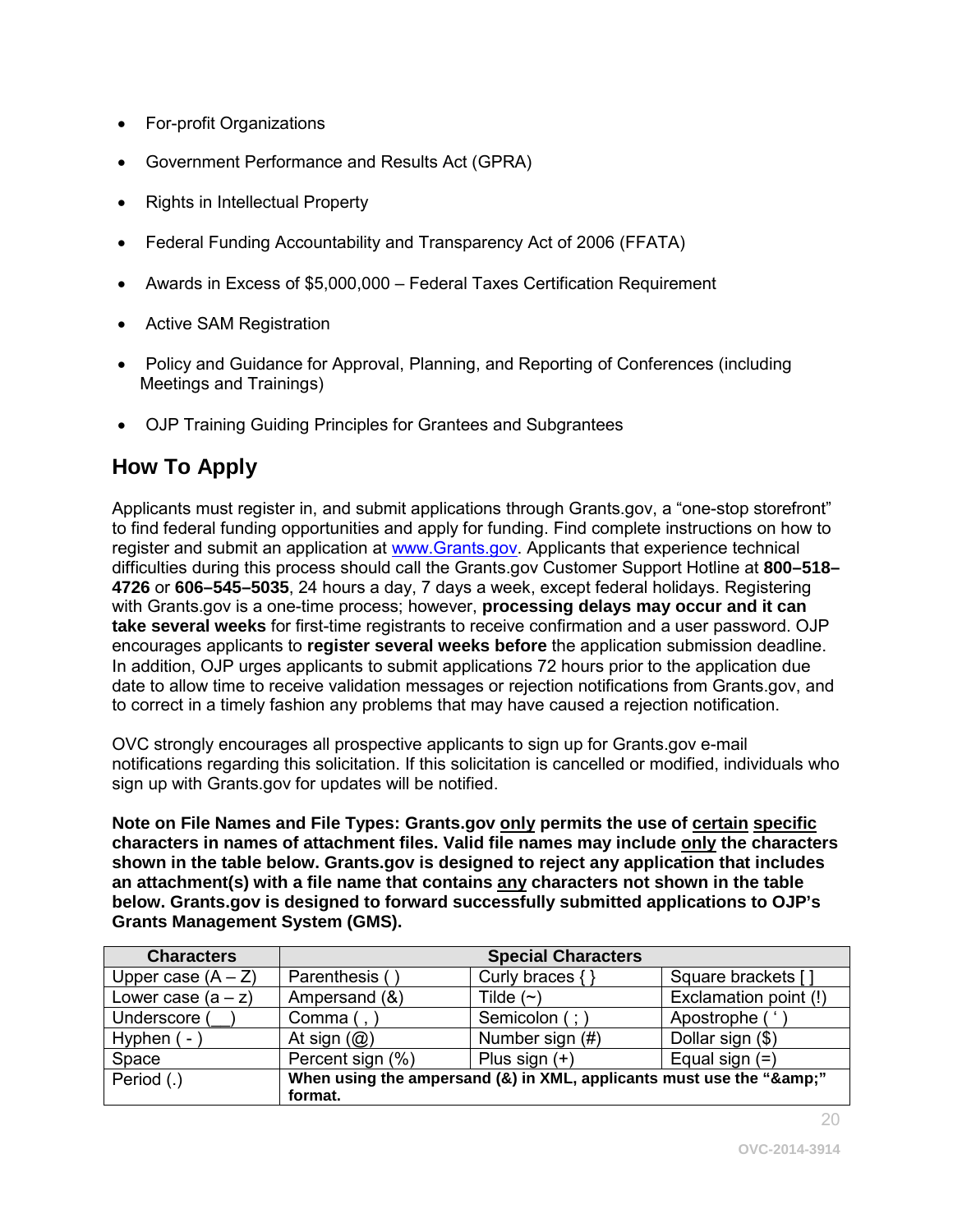**GMS does not accept executable file types as application attachments**. These disallowed file types include, but are not limited to, the following extensions: ".com," ".bat," ".exe," ".vbs," ".cfg," ".dat," ".db," ".dbf," ".dll," ".ini," ".log," ".ora," ".sys," and ".zip." GMS may reject applications with files that use these extensions. It is important to allow time to change the type of file(s) if the application is rejected.

All applicants are required to complete the following steps:

- **1. Acquire a Data Universal Numbering System (DUNS) number.** In general, the Office of Management and Budget requires that all applicants (other than individuals) for federal funds include a DUNS number in their applications for a new award or a supplement to an existing award. A DUNS number is a unique nine-digit sequence recognized as the universal standard for identifying and differentiating entities receiving federal funds. The identifier is used for tracking purposes and to validate address and point of contact information for federal assistance applicants, recipients, and subrecipients. The DUNS number will be used throughout the grant life cycle. Obtaining a DUNS number is a free, one-time activity. Call Dun and Bradstreet at 866–705–5711 to obtain a DUNS number or apply online at [www.dnb.com.](http://www.dnb.com/) A DUNS number is usually received within 1–2 business days.
- **2. Acquire registration with the System for Award Management (SAM).** SAM is the repository for standard information about federal financial assistance applicants, recipients, and subrecipients. OJP requires all applicants (other than individuals) for federal financial assistance to maintain current registrations in the SAM database. Applicants must be registered in SAM to successfully register in Grants.gov. Applicants must **update or renew their SAM registration annually** to maintain an active status.

Applications cannot be submitted successfully in Grants.gov until Grants.gov receives the SAM registration information. The information transfer from SAM to Grants.gov can take up to 48 hours. OJP recommends that the applicant register or renew registration with SAM as early as possible.

Information about SAM registration procedures can be accessed at [www.sam.gov.](https://www.sam.gov/portal/public/SAM/?portal:componentId=1f834b82-3fed-4eb3-a1f8-ea1f226a7955&portal:type=action&interactionstate=JBPNS_rO0ABXc0ABBfanNmQnJpZGdlVmlld0lkAAAAAQATL2pzZi9uYXZpZ2F0aW9uLmpzcAAHX19FT0ZfXw**)

- **3. Acquire an Authorized Organization Representative (AOR) and a Grants.gov username and password**. Complete the AOR profile on Grants.gov and create a username and password. The applicant organization's DUNS number must be used to complete this step. For more information about the registration process, go to [www.grants.gov/applicants/get\\_registered.jsp.](http://www.grants.gov/applicants/get_registered.jsp)
- **4. Acquire confirmation for the AOR from the E-Business Point of Contact (E-Biz POC).**  The E-Biz POC at the applicant organization must log into Grants.gov to confirm the applicant organization's AOR. Note that an organization can have more than one AOR.
- **5. Search for the funding opportunity on Grants.gov.** Use the following identifying information when searching for the funding opportunity on Grants.gov. The Catalog of Federal Domestic Assistance number for this solicitation is 16.826 titled *"Vision 21,"* and the funding opportunity number is OVC-2014-3914.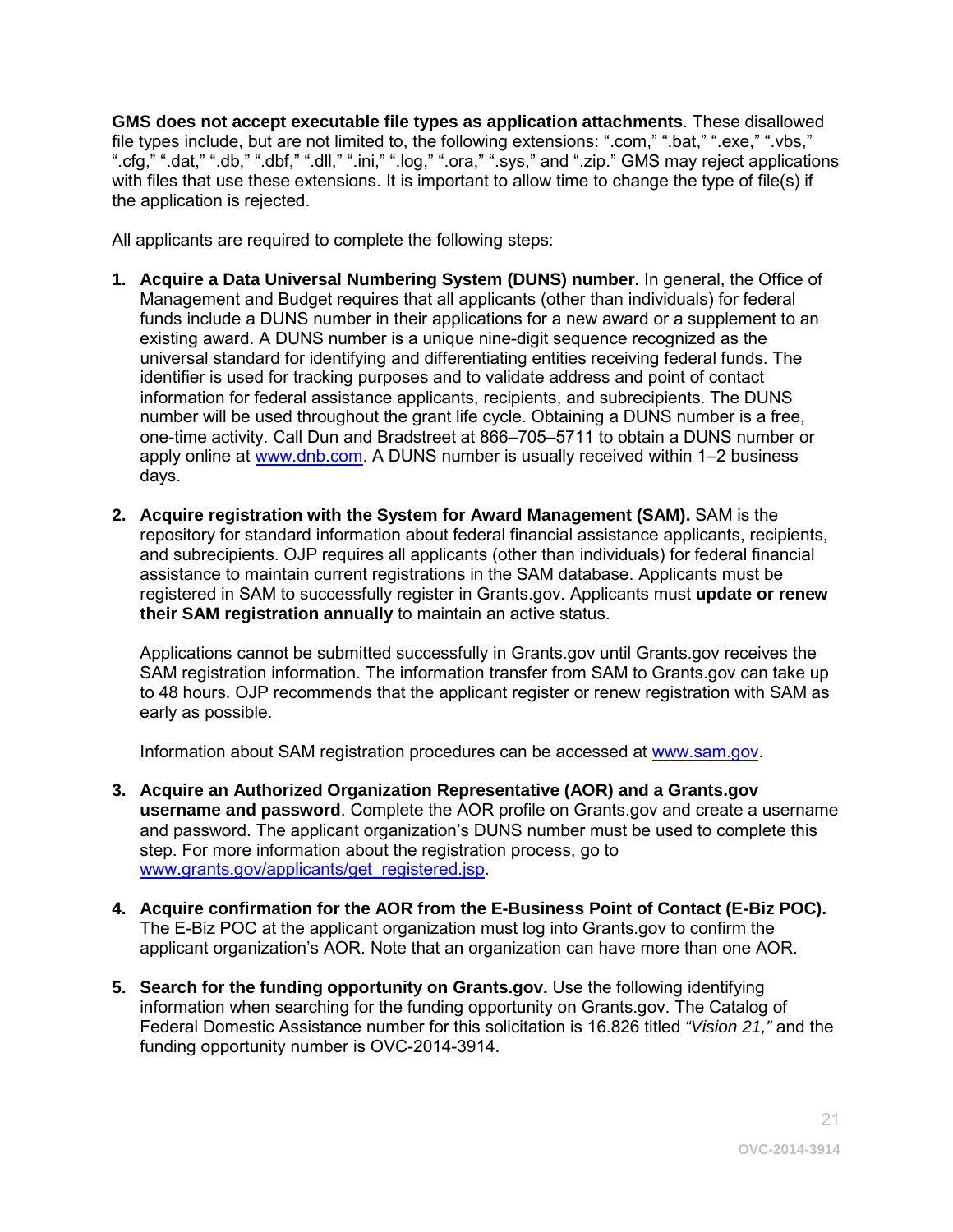- **6. Complete the Disclosure of Lobbying Activities.** All applicants must complete this information. Applicants that expend any funds for lobbying activities must provide the detailed information requested on the form *Disclosure of Lobbying Activities* (SF-LLL). Applicants that do not expend any funds for lobbying activities should enter "N/A" in the required highlighted fields.
- **7. Submit a valid application consistent with this solicitation by following the directions in Grants.gov.** Within 24–48 hours after submitting the electronic application, the applicant should receive an e-mail validation message from Grants.gov. The message will state whether the application has been received and validated, or rejected due to errors, with an explanation. It is possible to first receive a message indicating that the application is received and then receive a rejection notice a few minutes or hours later. Submitting well ahead of the deadline provides time to correct the problem(s) that caused the rejection. **Important:** OJP urges applicants to submit applications **at least 72 hours prior** to the application due date to allow time to receive validation messages or rejection notifications from Grants.gov, and to correct in a timely fashion any problems that may have caused a rejection notification.

Click [here](http://www.grants.gov/web/grants/applicants/organization-registration.html) for further details on DUNS, SAM, and Grants.gov registration steps and timeframes.

#### **Note: Duplicate Applications**

If an applicant submits multiple versions of an application, OVC will review only the most recent valid version submitted.

#### **Experiencing Unforeseen Grants.gov Technical Issues**

Applicants that experience unforeseen Grants.gov technical issues beyond their control that prevent them from submitting their application by the deadline must e-mail the OVC contact identified in the Contact Information section on page 2 **within 24 hours after the application deadline** and request approval to submit their application. The e-mail must describe the technical difficulties, and include a timeline of the applicant's submission efforts, the complete grant application, the applicant's DUNS number, and any Grants.gov Help Desk or SAM tracking number(s). **Note: OVC** *does not* **automatically approve requests***.* After the program office reviews the submission and contacts the Grants.gov or SAM Help Desks to validate the reported technical issues, OJP will inform the applicant whether the request to submit a late application has been approved or denied. If OJP determines that the applicant failed to follow all required procedures, which resulted in an untimely application submission, OJP will deny the applicant's request to submit their application.

The following conditions are generally insufficient to justify late submissions:

- Failure to register in SAM or Grants.gov in sufficient time.
- Failure to follow Grants.gov instructions on how to register and apply as posted on its Web site.
- Failure to follow each instruction in the OJP solicitation.
- Technical issues with the applicant's computer or information technology environment, including firewalls.

Notifications regarding known technical problems with Grants.gov, if any, are posted at the top of the OJP funding Web page at [www.ojp.usdoj.gov/funding/solicitations.htm.](http://www.ojp.gov/funding/solicitations.htm)

22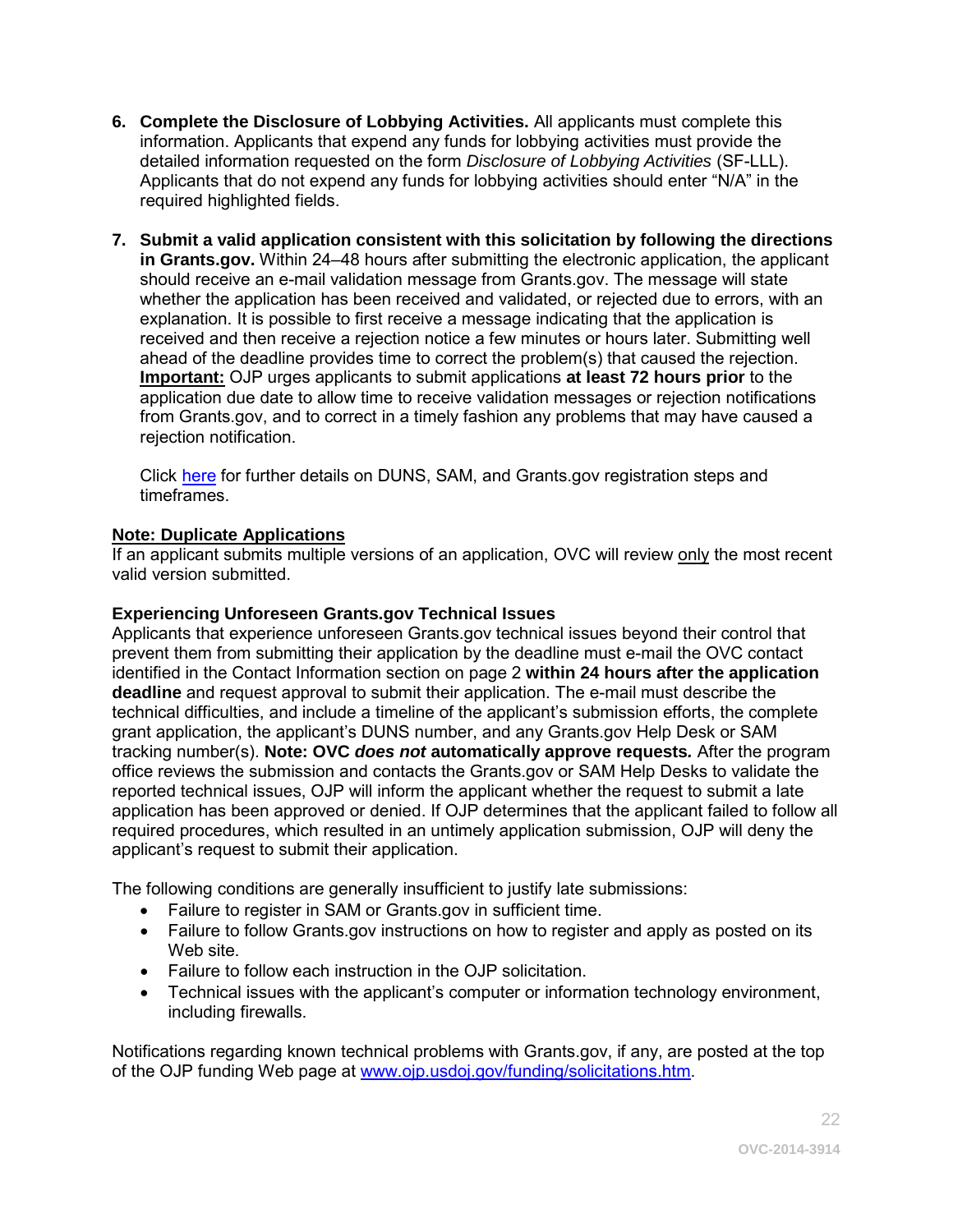## <span id="page-22-0"></span>**Provide Feedback to OJP**

To assist OJP in improving its application and award processes, we encourage applicants to provide feedback on this solicitation, the application submission process, and/or the application review/peer review process. Provide feedback to [OJPSolicitationFeedback@usdoj.gov.](mailto:OJPSolicitationFeedback@usdoj.gov)

**IMPORTANT:** This e-mail is for feedback and suggestions only. Replies are **not** sent from this mailbox. If you have specific questions on any program or technical aspect of the solicitation, **you must** directly contact the appropriate number or e-mail listed on the front of this solicitation document. These contacts are provided to help ensure that you can directly reach an individual who can address your specific questions in a timely manner.

If you are interested in being a reviewer for other OJP grant applications, please e-mail your resume to oippeerreview@lmbps.com. The OJP Solicitation Feedback e-mail account will not forward your resume. **Note:** Neither you nor anyone else from your organization can be a peer reviewer in a competition in which you or your organization have submitted an application.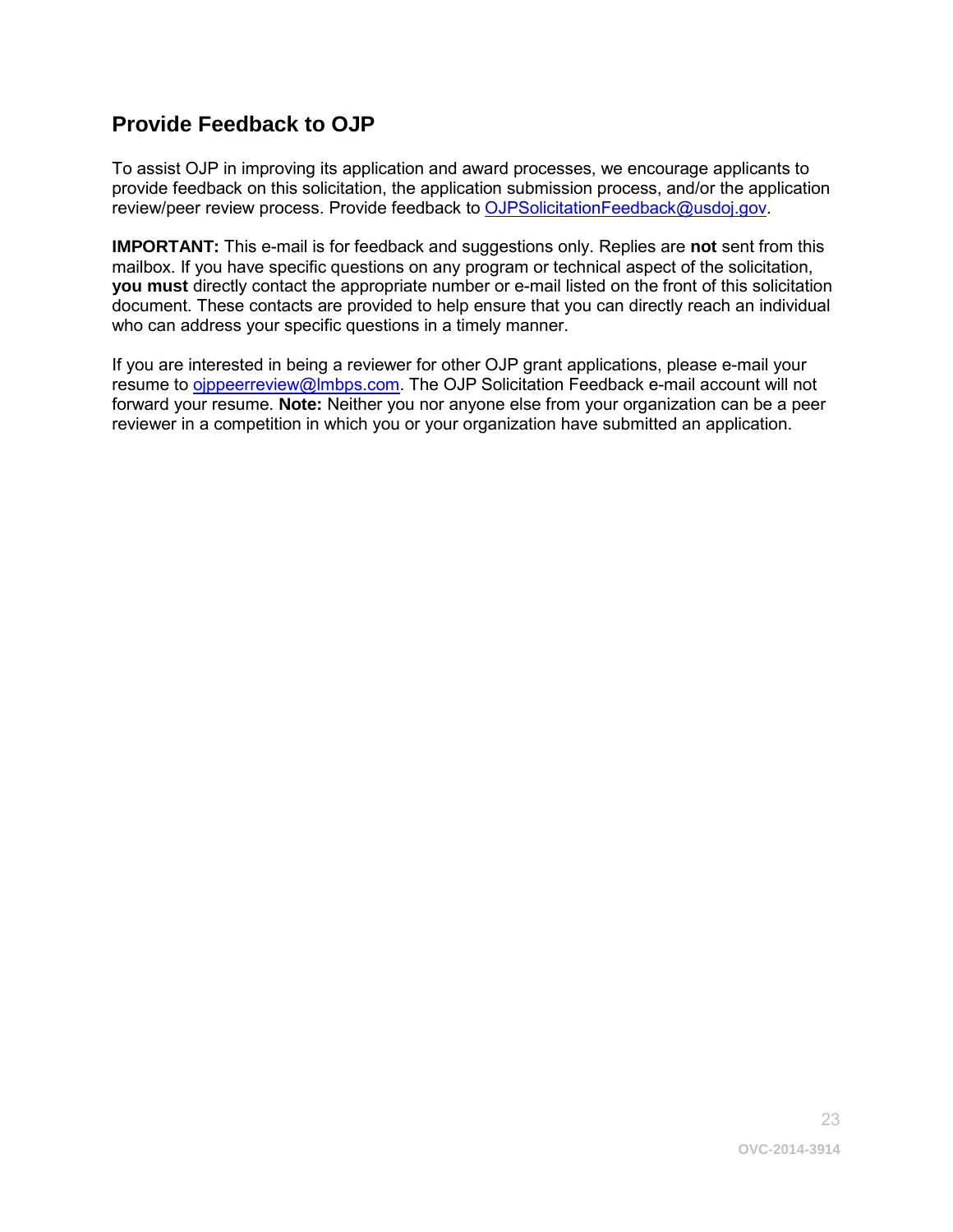#### **Application Checklist OVC FY 2014 Vision 21 Victim Legal Assistance Networks**

<span id="page-23-0"></span>This application checklist has been created to assist in developing an application.

#### **What an Applicant Should Do:**

| Prior to Registering in Grants.gov:                      |               |
|----------------------------------------------------------|---------------|
| Acquire a DUNS number                                    | (see page 21) |
| Acquire or renew registration with SAM                   | (see page 21) |
| To Register with Grants.gov.                             |               |
| Acquire AOR and Grants.gov username/password             | (see page 21) |
| Acquire AOR confirmation from the E-Biz POC              | (see page 21) |
| To Find Funding Opportunity:                             |               |
| Search for the funding opportunity on Grants.gov         | (see page 21) |
| Download Funding Opportunity and Application Package     | (see page 22) |
| Sign up for Grants.gov e-mail notifications (optional)   | (see page 20) |
| Read Important Notice: Applying for Grants in Grants.gov |               |

#### **General Requirements**:

Review ["Other Requirements"](http://www.ojp.usdoj.gov/funding/other_requirements.htm) Web page

#### **Scope Requirement:**

**Victim Legal Assistance Network Applicants—The federal amount requested is within** the allowable limit(s) of \$500,000.

**Technical Assistance Project Applicants**—The federal amount requested is within the allowable limit(s) of \$800,000.

#### **Eligibility Requirement:**

\_\_\_\_\_ Eligible applicants for funding to support the *Victim Legal Assistance Networks* are the agencies in the states, the District of Columbia, Puerto Rico, the U.S. Virgin Islands, American Samoa, Guam, and the Northern Mariana Islands that administer VOCA victim assistance formula grants.

\_\_\_\_\_ Eligible applicants for funding to provide *technical assistance* to the legal assistance networks are limited to private nonprofit organizations; colleges and universities; and public agencies that can demonstrate knowledge and understanding of the range of legal assistance needs of crime victims and forge partnerships to represent that range of assistance. A private nonprofit organization does not have to have  $501(c)(3)$  status to apply for grant funding under this solicitation.

#### **What an Application Should Include:**

| Application for Federal Assistance (SF-424) | (see page 12) |
|---------------------------------------------|---------------|
| <b>Project Abstract</b>                     | (see page 12) |
| <b>Program Narrative</b>                    | (see page 13) |
| <b>Budget Detail Worksheet</b>              | (see page 14) |

24